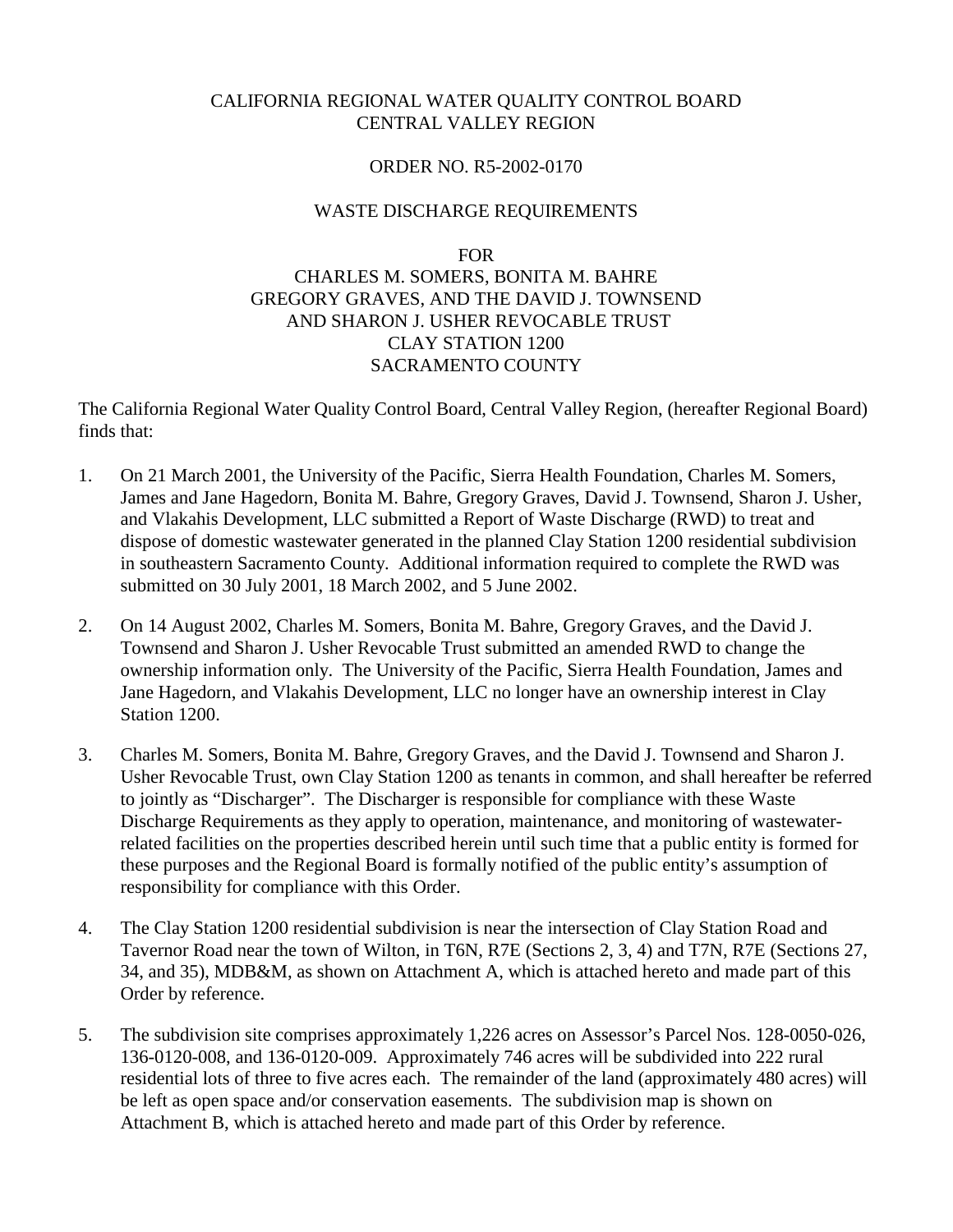WASTE DISCHARGE REQUIREMENTS ORDER NO. R5-2002-0170 CHARLES M. SOMERS, BONITA M. BAHRE, GREGORY GRAVES, AND THE DAVID J. TOWNSEND AND SHARON J. USHER REVOCABLE TRUST CLAY STATION 1200 SACRAMENTO COUNTY

- 6. The residential lots will be sold singly or in groups as individual purchasers desire. Streets and certain utilities will be constructed as the lots are sold. To provide the traffic circulation required by Sacramento County, the infrastructure construction and lot sales are expected to begin on the northeastern side of the property and progress southwestward as needed. Depending on demand, final buildout of the subdivision may take twenty years.
- 7. Two larger lots on the northeastern end of the subdivision have been designated for future use as a fire station and a public school. The public school site may instead be used for a community center, additional residential lots, a park, a church, and/or an equestrian center. For these two lots, any additional residences constructed on parcels of at least 3 acres, as well as the fire station wastewater system, will be regulated under this Order.
- 8. Treatment and disposal of wastewater generated at a school, community center, park, church, equestrian center, or any other public gathering place may require separate WDRs adopted by the Regional Board, depending on the nature and volume of the proposed wastewater discharge. Therefore, the Discharger will submit a complete Report of Waste Discharge for any such facility to allow the Regional Board to determine whether regulation under this Order is appropriate.

## **Proposed Facility and Discharge**

- 9. Each lot will have a septic tank that has been sized and constructed in accordance with the requirements of the Sacramento County Environmental Management Department. Each septic tank will be served by its own subsurface disposal system consisting either of a leachfield or series of seepage pits, depending on subsurface percolation characteristics. Pending results of percolation testing for each lot, the Discharger estimates that approximately 50 percent of the lots will require seepage pits.
- 10. Each lot will have a private water supply well, and each homeowner will be required to comply with mandatory setbacks from property boundaries and subsurface disposal systems.
- 11. Each septic tank will be two-chambered, and will be designed, manufactured, and installed in accordance with Sacramento County's requirements. Both chambers will capture and store solids while they undergo anaerobic decomposition. The heavier solids will settle and form sludge at the bottom of the tank. The lighter solids, including fats and greases, will rise to the surface and form a scum layer. The scum and sludge will undergo decomposition and digestion, which liquefies some solids and produces carbon dioxide and methane gas. Both the liquefaction and gasification processes reduce the solids volume in the tank.
- 12. The septic tanks will be inspected at least annually by the Discharger. If any septic tank requires cleaning, the Discharger will pump it and dispose of the septage at an appropriately permitted facility.
- 13. Based on standard engineering references, the character of the septic tank influent and effluent waste is estimated as follows: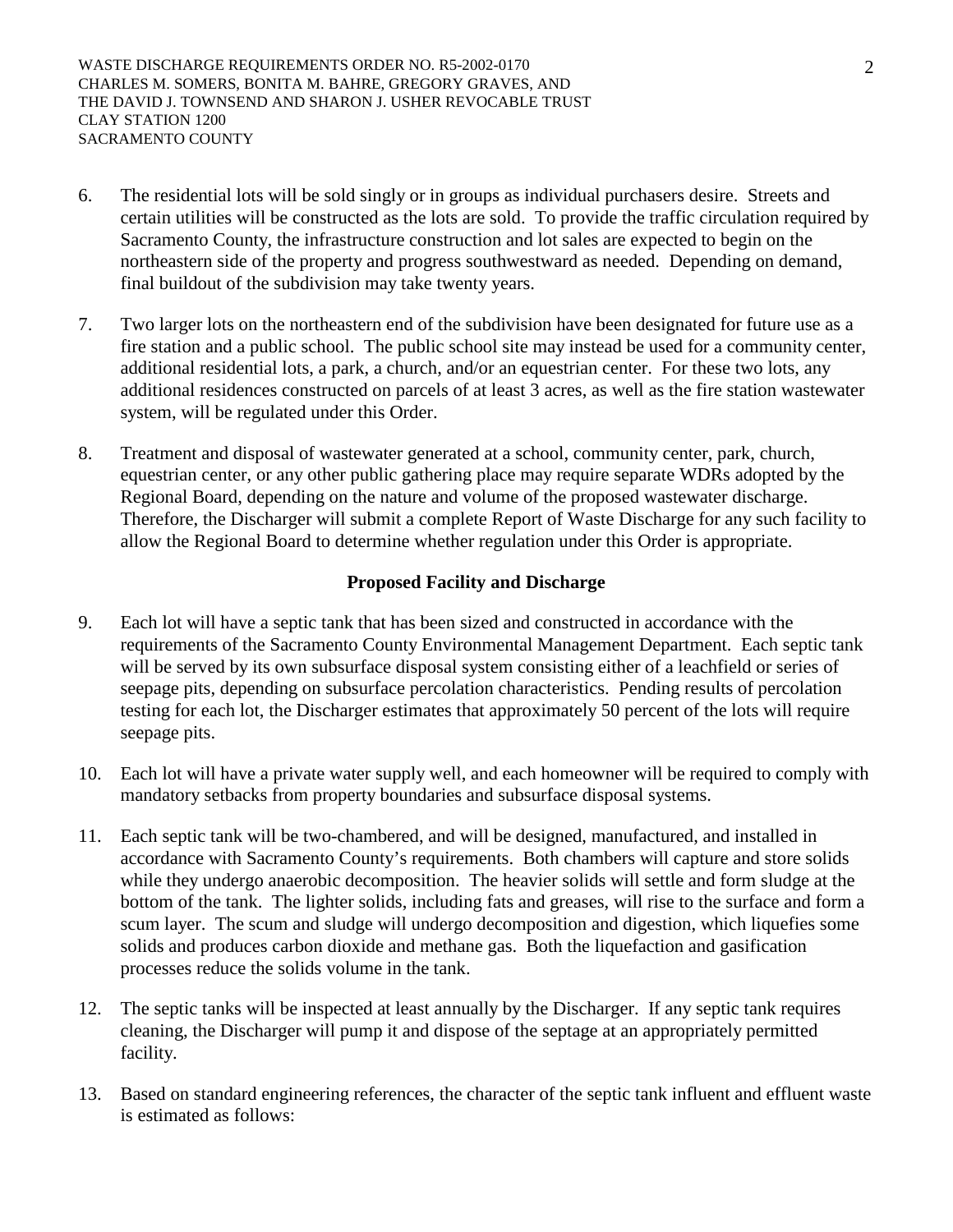| Constituent                   | <b>Estimated Influent</b><br>Concentration $(mg/L)$ | <b>Estimated Effluent</b><br>Concentration $(mg/L)$ |
|-------------------------------|-----------------------------------------------------|-----------------------------------------------------|
| <b>BOD</b>                    | 330                                                 | $160 \text{ mg/L}$                                  |
| <b>Total Dissolved Solids</b> | 550                                                 | 550 mg/L                                            |
| <b>Total Nitrogen</b>         | 62                                                  | $62 \text{ mg/L}$                                   |

- 14. Each septic tank will discharge effluent via a gravity pipeline to either a leachfield or a series of seepage pits. The selection of the effluent disposal system for each lot will depend on percolation tests performed at that lot in accordance with Sacramento County's standards.
- 15. Leachfields will consist of a network of gravel-lined trenches with distribution boxes and perforated pipe to distribute the flow evenly throughout the leachfield. Seepage pits, where used, will be no greater than 50 feet deep. There will typically be three to four seepage pits per residence, with the actual number to be determined in accordance with Sacramento County's requirements.
- 16. In response to Regional Board staff's concerns about the number and density of subsurface disposal systems, the Discharger proposed to install a carbonaceous reactive barrier within each seepage pit to reduce the nitrogen content of the effluent. The reactive barrier material, consisting of sawdust, wood chips or other similar matter mixed with soil, will be placed in the base of each seepage pit to a thickness of at least 16 feet. The Discharger submitted technical reports that indicate that the carbonaceous reactive barrier will reduce the nitrogen content of the septic tank effluent by 60-90 percent by the time the percolate reaches the base of the seepage pit. The technical reports indicate that the reactive barriers will last at least twenty years depending on the type and mass of carbon source used. In order to demonstrate the continued effectiveness of the reactive barriers, the Discharger will install a percolate collection system in the base of each of the first five seepage pits and periodically analyze percolate samples for selected waste constituents.
- 17. The use of wood products in seepage pits does comply with current Sacramento County standards, and the County considers this an experimental system. Therefore, the County may require that a gravel layer be placed at the base of each seepage pit, and may impose additional restrictions and/or monitoring for seepage pits following adoption of this Order.
- 18. The Discharger will require that any failing effluent disposal systems be repaired or replaced. For each lot, the Discharger will designate sufficient disposal area, including space for replacement systems, to comply with Sacramento County standards and the Regional Board's Guidelines for Waste Disposal from Land Developments, whichever is more stringent. The final subdivision map will specify the allowable locations of the domestic supply wells and subsurface disposal areas to ensure adequate separation between wells and disposal areas.
- 19. Replacement systems currently envisioned include new leach fields or seepage pits, supplementing or replacing reactive barrier material for seepage pits, and recirculating sand filters. The type of repair or replacement required will depend on the type of problem (e.g., failing leachfield, failing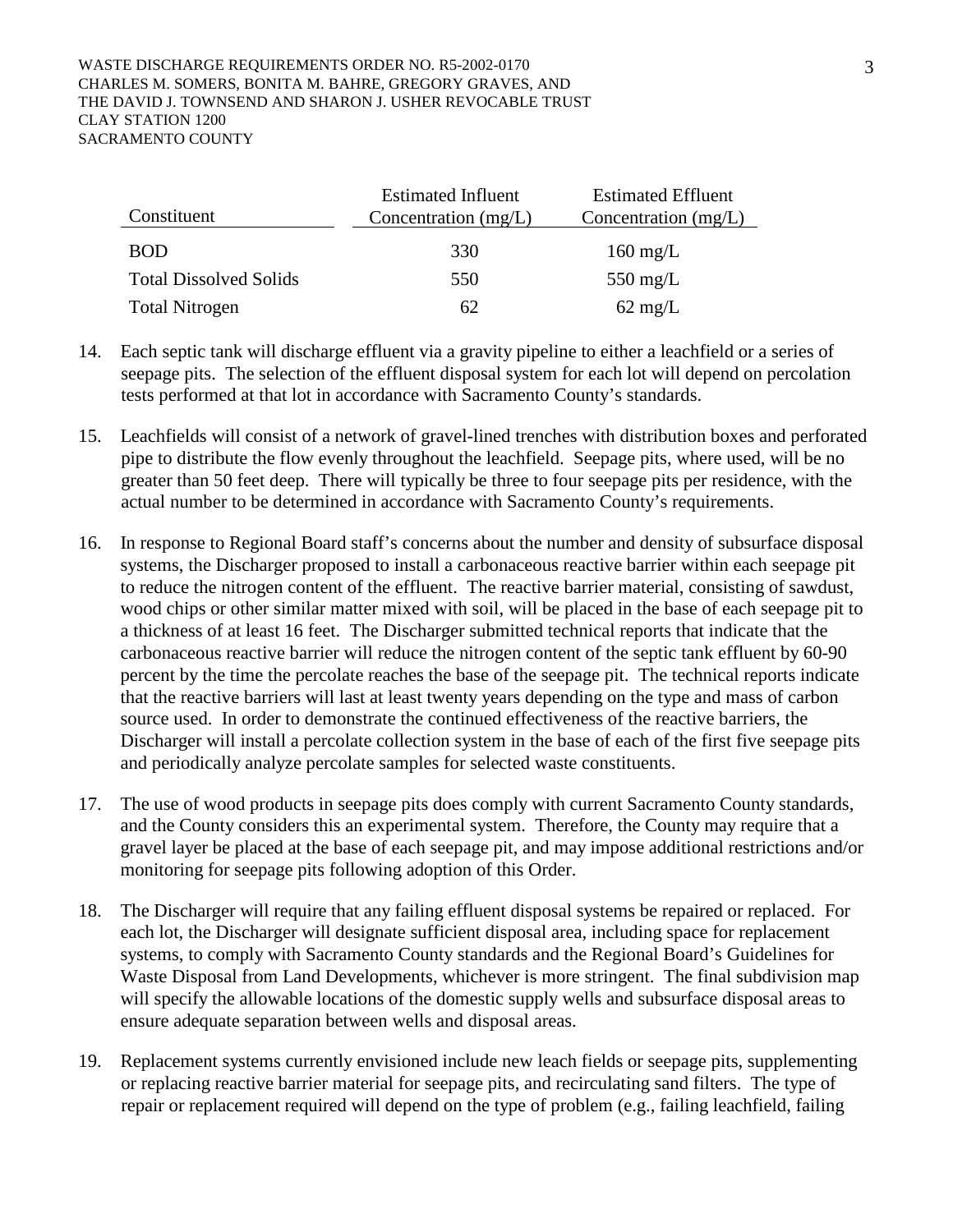seepage pit, or excessive groundwater degradation resulting from inadequate vadose zone treatment).

- 20. The Discharger will cooperate with Sacramento County to establish a public entity, such as a Septic Tank Maintenance District to oversee and monitor the septic tanks and subsurface disposal systems. The public entity will have the authority to assess fees; perform system maintenance, repairs, or replacements; and seize property as necessary.
- 21. The Discharger committed to installing a total of 11 groundwater monitoring wells (one well per 20 lots). The Discharger proposes to install two upgradient and three downgradient wells during the first phase of development and the remaining wells as lots are sold. However, due to the anticipated 20 years for full build out, the 1,200 acre size of the subdivision, and the approximate 150 feet of unsaturated zone, the proposed phasing of the monitoring wells will not provide adequate monitoring of the groundwater. Therefore, the Discharger must install the majority of the monitoring wells during the first phase of construction.
- 22. If there is a statistically significant increase in the concentration of any waste constituent, the Discharger will implement an Evaluation Monitoring Plan to assess the source(s) of the problem, assess potential water supply impacts, and implement source control as appropriate. In addition, the Discharger proposes to conduct an annual internal review of all aspects of the septic systems and monitoring data.
- 23. The Discharger will also develop and implement a Contingency Action Plan to address groundwater degradation, if it occurs. The first phase will consist of homeowner notification and source control for identified problem systems. The second phase will consist of disposal system retrofits and/or treatment system improvements to be determined on a case-by-case basis. The third phase if necessary, would provide a new well or alternative water supply for any affected residence.
- 24. The Discharger will also establish a Corrective Action Fund to finance implementation of this plan. Initially, the Discharger will provide a \$250,000 bond and establish the Corrective Action Fund by assessing an impact fee on each homeowner as lots are sold. The bond will be maintained such that there is always at least \$250,000 available between the bond and the Corrective Action Fund until the Corrective Action Fund contains at least \$250,000. As funds are withdrawn, they will be replenished through homeowner assessments.

## **Sanitary Sewer System**

- 25. Because each lot will have its own septic system, there will be no centralized sanitary sewer system. Wastewater will flow from the residence through a gravity pipe to each septic tank, and from there to a subsurface disposal system. These individual pipelines, in aggregate, comprise the sanitary sewer system for the subdivision.
- 26. The Discharger is expected to educate homeowners regarding the causes, prevention of, and response to, sanitary sewer overflows. The Discharger is also expected to take all necessary steps to adequately maintain and operate, and thereby prevent discharges from, the sanitary sewer system. A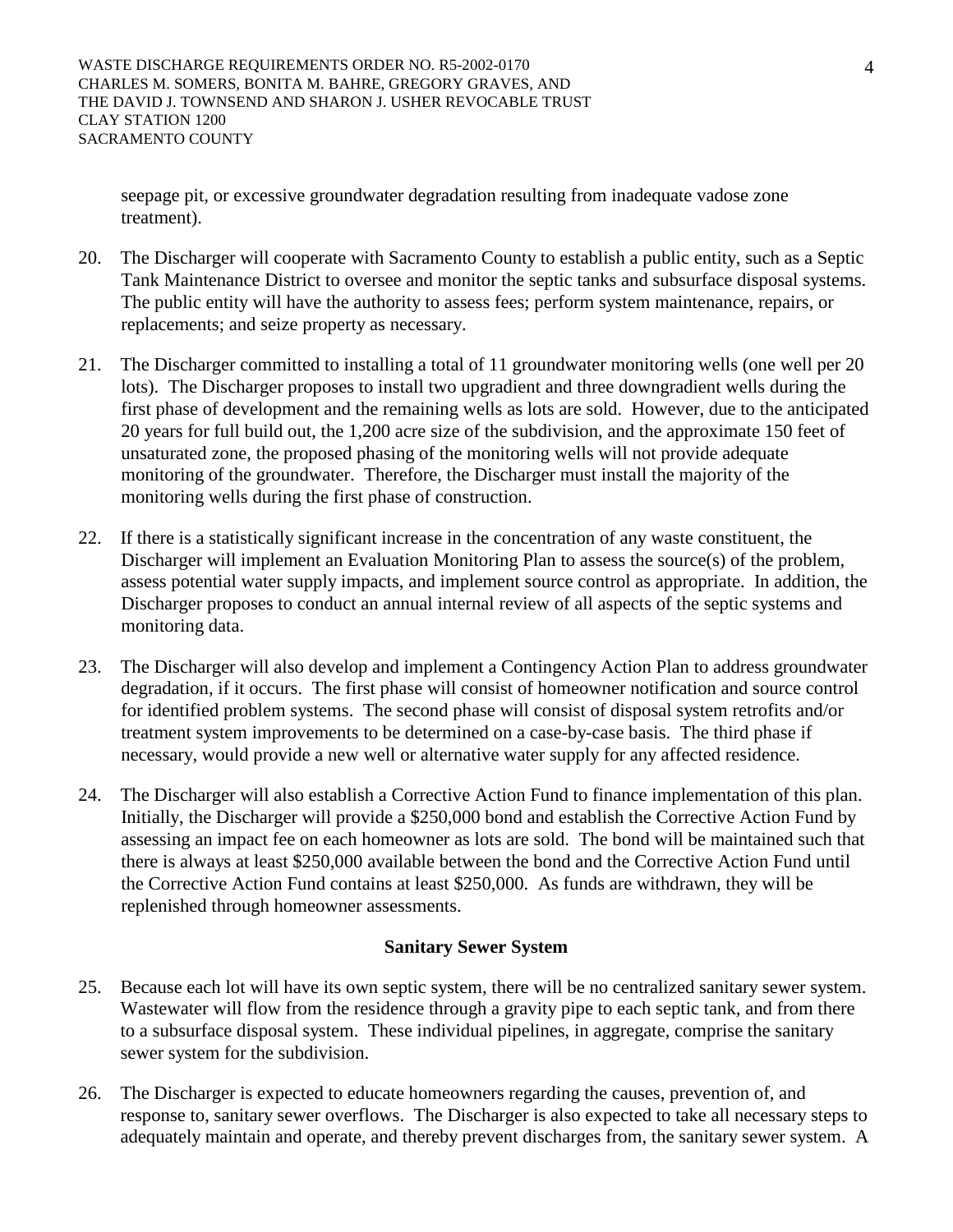reasonable means to accomplish this is to distribute an operation and maintenance manual for homeowners that includes a discussion of overflow prevention and response measures.

## **Site-Specific Conditions**

- 27. The subdivision site is characterized by flat to gently rolling topography with surface elevations ranging from 102 to 162 feet above mean sea level.
- 28. The subdivision lies within the San Joaquin Delta Hydrologic Unit Area No. 531.11, as depicted on interagency hydrologic maps prepared by the Department of Water Resources in August 1986.
- 29. Two unnamed seasonal drainages traverse and drain the site, flowing from southeast to northwest. These drainages, which are tributary to the Cosumnes River, have been designated as wetlands and conservation easements.
- 30. Annual precipitation in the Clay Station vicinity averages approximately 18 inches. Septic systems will not be placed within the 100-year flood zone.
- 31. The site is underlain by interbedded silty and clayey sands, sand silts, and sandy silty clays. Dense, partially cemented "hardpan" layers were observed at various depths up to 25 feet below the ground surface (bgs). Surficial soils to five feet bgs are typically clays.
- 32. During a subsurface investigation completed to support the Report of Waste Discharge, the first groundwater was encountered at an approximate elevation of five feet below mean sea level (approximately 165 feet bgs).
- 33. Results for shallow percolation tests performed at 24-inch and 36-inch depths at twelve locations are summarized below.

| <b>Test Location</b> | 24-Inch Deep Test | 36-Inch Deep Test |
|----------------------|-------------------|-------------------|
| D <sub>9</sub>       | 60                | $>> 60^1$         |
| D10                  | 60                | >> 60             |
| D11                  | >> 60             | >> 60             |
| D <sub>12</sub>      | 60                | 30                |
| D <sub>13</sub>      | >> 60             | >> 60             |
| D14                  | 30                | 12                |
| D15                  | >> 60             | 60                |
| D <sub>16</sub>      | 5                 | 15                |
| D17                  | 40                | >> 60             |
| D <sub>18</sub>      | >> 60             | >> 60             |
| D <sub>19</sub>      | 60                | 9                 |
| D20                  | >> 60             | 30                |

Percolation Test Result (minutes per inch)

<sup>1</sup> Results were reported as essentially infinite (much greater than 60 minutes per inch).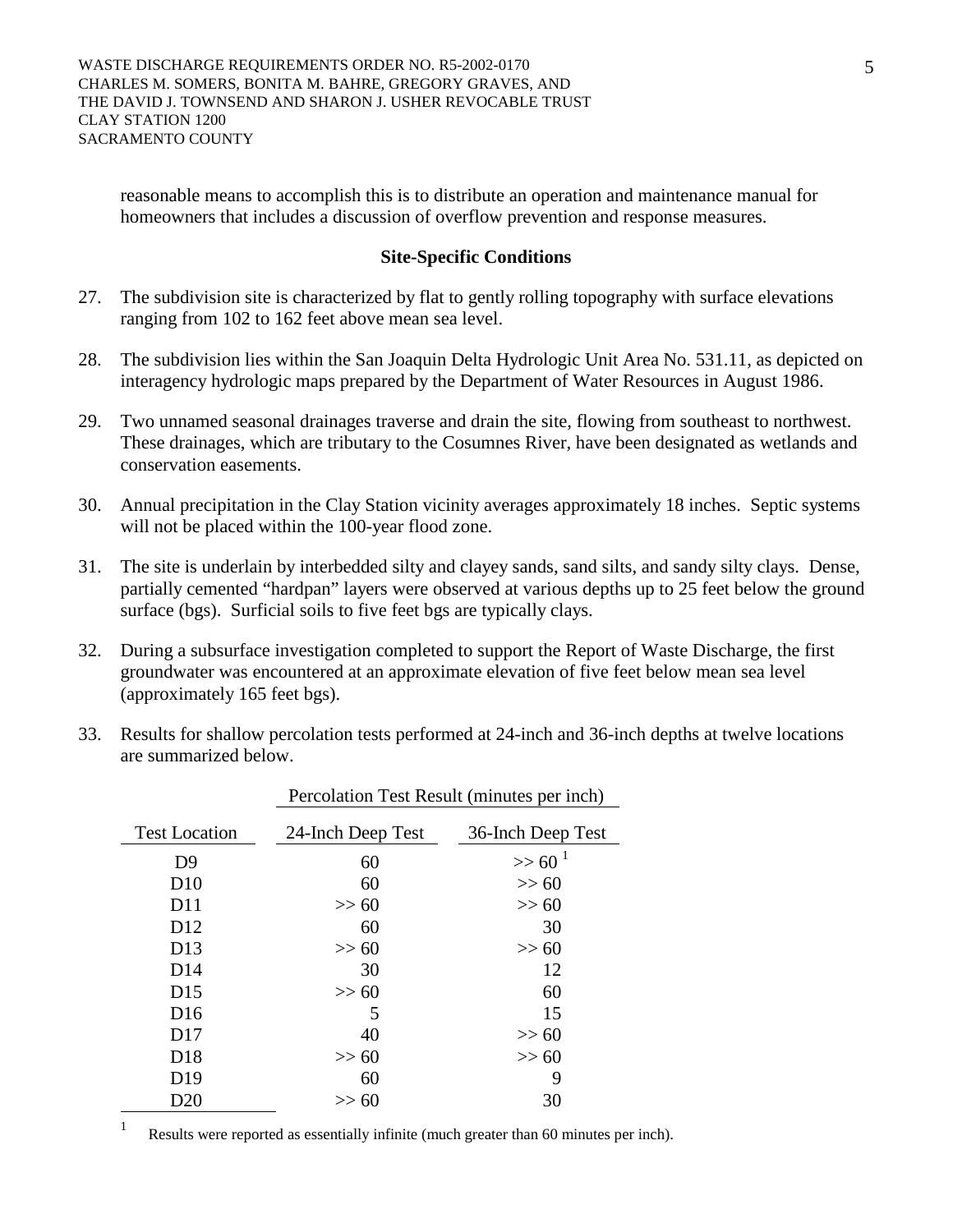The Regional Board's *Guidelines for Waste Disposal from Land Developments* contain certain requirements for leachfields. The *Guidelines* require a minimum percolation rate of 60 minutes per inch and a maximum percolation rate of 5 minutes per inch unless sufficient filtration within the vadose zone is demonstrated. Based on the above test results, the Discharger estimates that approximately 50 percent of the residential lots will not provide the minimum percolation rate required for a leachfield. Such lots will require seepage pits.

34. Six leach pit percolation tests were performed at depths of 32 to 34 feet bgs in accordance with Sacramento County requirements. These results are summarized below.

|                      | <b>Percolation Test Result</b> |
|----------------------|--------------------------------|
| <b>Test Location</b> | (gallons per day)              |
| LP1                  | 35,000                         |
| LP2                  | 4,000                          |
| LP3                  | 35,000                         |
| LP4                  | 3,000                          |
| LP <sub>5</sub>      | 33,000                         |
| I P6                 | 20,000                         |
|                      |                                |

The Regional Board's *Guidelines for Waste Disposal from Land Developments* also contain requirements for seepage pits. The *Guidelines* require a minimum percolation rate of 30 minutes per inch and a maximum percolation rate of 5 minutes per inch unless sufficient filtration within the vadose zone is demonstrated. If converted to a minutes-per-inch rate using the geometry of the test bore and the test data reported by the Discharger, any seepage pit percolation test result that exceeds 1,275 gallons per day would appear to exceed the maximum allowable percolation rate. However, the Discharger has provided information that shows that the test method required by Sacramento County is not comparable to the test method referenced in the *Guidelines*. Therefore, a simple conversion is misleading. The RWD provided a site-specific assessment of effluent disinfection based on soil stratigraphy, which indicates that each seepage pit will be underlain by at least 50 feet of soil that is predominantly silty sands and silty clays. Therefore, it appears that sufficient filtration within the vadose zone will be provided as long as such subsurface conditions are representative of the entire subdivision.

## **Groundwater Considerations**

- 35. One groundwater monitoring well (MW-1) exists at the site, as shown on Attachment B. The total depth of the well is approximately 175 feet bgs, and it is screened from 150 to 175 feet bgs.
- 36. Based on groundwater elevation maps prepared by the Sacramento County Public Works Agency, shallow groundwater beneath the site generally flows south to southwest towards a cone of depression centered on the town of Herald.
- 37. Based on two groundwater monitoring events (one in September 2000 and one in May 2002), the pre-discharge shallow groundwater quality at the site is summarized below: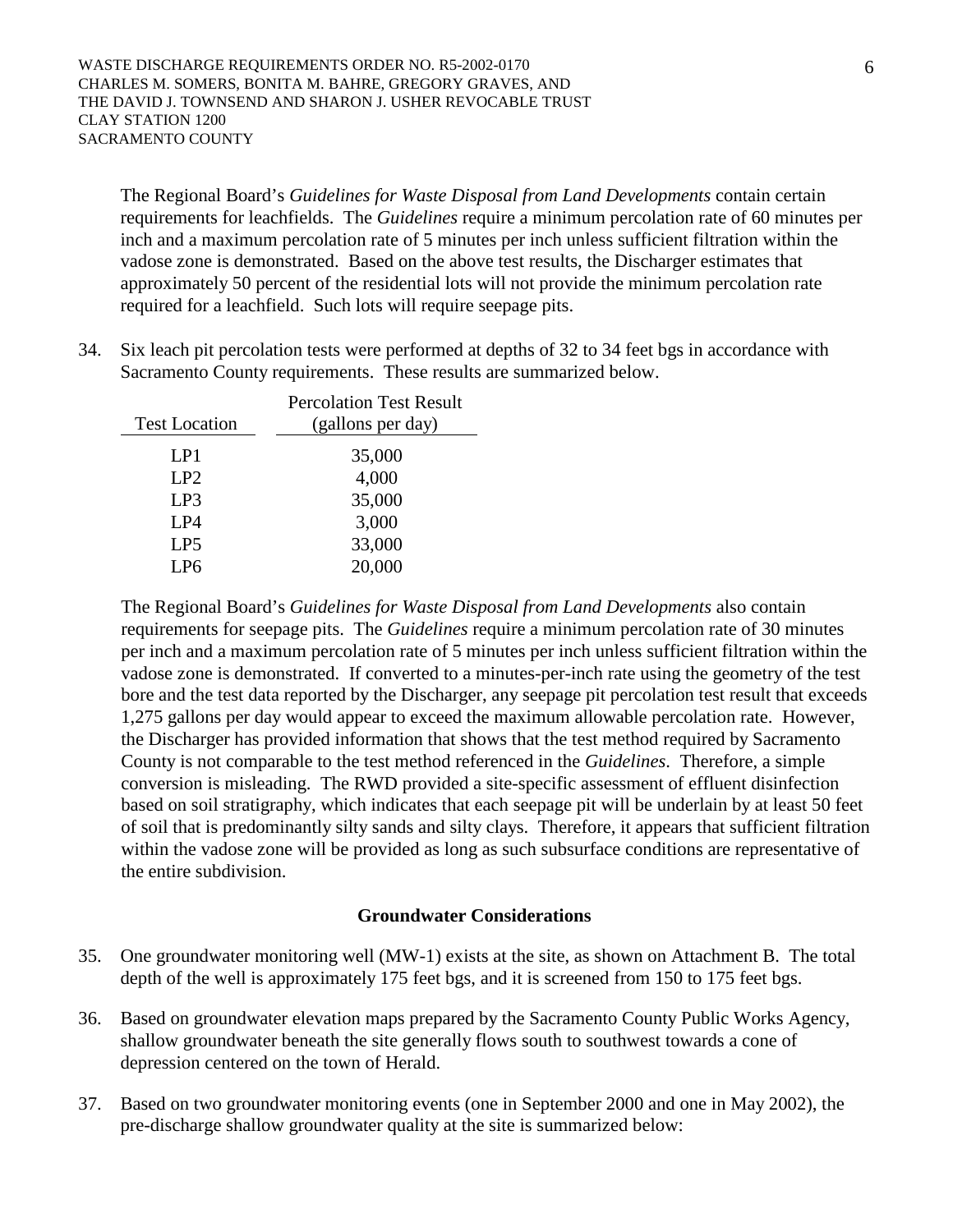#### WASTE DISCHARGE REQUIREMENTS ORDER NO. R5-2002-0170 CHARLES M. SOMERS, BONITA M. BAHRE, GREGORY GRAVES, AND THE DAVID J. TOWNSEND AND SHARON J. USHER REVOCABLE TRUST CLAY STATION 1200 SACRAMENTO COUNTY

|                                          | Monitoring Well MW-1 Result |          |  |
|------------------------------------------|-----------------------------|----------|--|
| Constituent/Parameter                    | September 2000              | May 2002 |  |
| Total Dissolved Solids (mg/L)            | 410                         | 240      |  |
| Specific Conductance ( <i>µmhos/cm</i> ) | 530                         |          |  |
| Nitrate as $NO3$ (mg/L)                  | 3.3                         | 1.1      |  |
| Hardness as $CaCO3$ (mg/L)               | 120                         |          |  |
| Ammonia as nitrogen (mg/L)               |                             | 0.12     |  |
| Chloride                                 |                             | 4.5      |  |
| Total Kjeldahl nitrogen (mg/L)           |                             | 0.34     |  |
| <b>B</b> oron                            |                             | < 0.050  |  |
| Iron                                     |                             | 0.610    |  |
| Manganese                                |                             | 0.066    |  |
| Sodium                                   |                             | 26       |  |
| Total Coliform Organisms (MPN/100 mL)    |                             | $\leq$ 2 |  |
| Fecal Coliform Organisms (MPN/100 mL)    |                             | $\leq$ 2 |  |
| E. Coli (MPN/100 mL)                     |                             | ${<}2$   |  |

38. Based on one sample from a nearby agricultural supply well, deeper groundwater quality is summarized below. The depth and screened interval of this well are not known.

|                                 | <b>Agricultural Well Result</b> |
|---------------------------------|---------------------------------|
| Constituent/Parameter           | September 2000                  |
| Total Dissolved Solids (mg/L)   | 150                             |
| Specific Conductance (µmhos/cm) | 120                             |
| Nitrate as $NO3$ (mg/L)         | 19                              |
| Hardness as $CaCO3$ (mg/L)      | 38                              |

Historical data for other deeper wells in the vicinity of the subdivision indicate that the TDS concentration may be as high as 325 mg/L.

39. The baseline groundwater monitoring data indicate that groundwater quality beneath the site is excellent.

### **Basin Plan, Beneficial Uses, and Regulatory Considerations**

40. The *Water Quality Control Plan for the Sacramento River and San Joaquin River Basins, Fourth Edition*, (hereafter Basin Plan) designates beneficial uses, establishes water quality objectives, contains implementation plans and policies for protecting waters of the basin, and incorporates by reference plans and policies adopted by the State Water Resources Control Board (State Board). These requirements implement the Basin Plan.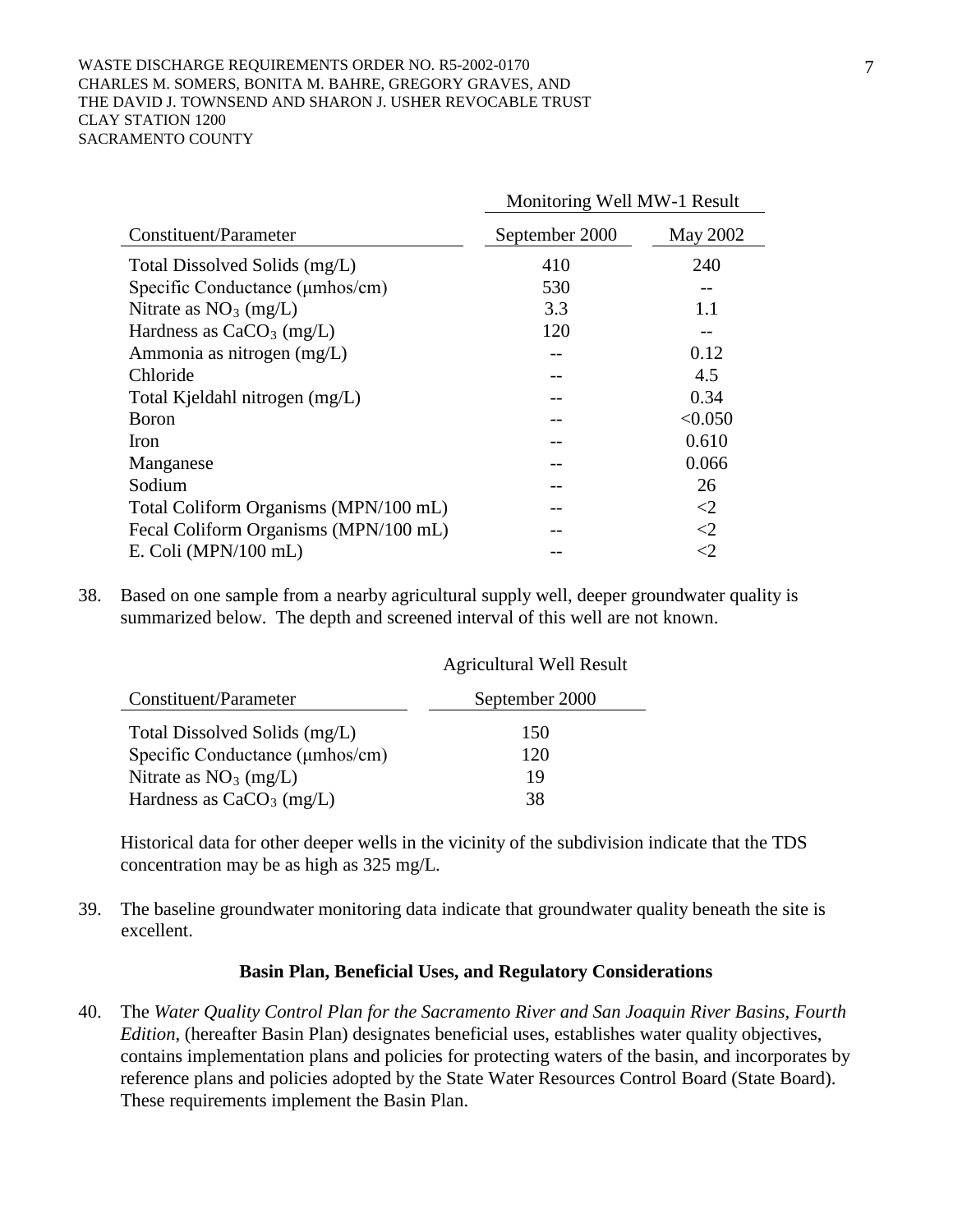- 41. Surface water drainage is to the Cosumnes River, a tributary of the San Joaquin River. The beneficial uses of the San Joaquin River are municipal and domestic supply; agricultural irrigation and stock watering supply; process and service industrial supply; contact recreation, other noncontact recreation; warm and cold freshwater habitat; warm and cold migration; warm water spawning; wildlife habitat; and navigation.
- 42. The beneficial uses of the underlying groundwater are municipal and domestic supply, agricultural supply, industrial service supply, and industrial process supply.
- 43. The Basin Plan establishes numerical and narrative water quality objectives for surface and groundwater that waste discharge requirements must implement. To implement narrative water quality objectives, translators of available water quality criteria must be applied on a case-by-case basis to determine the appropriate numerical limitation.
- 44. The Basin Plan identifies maximum contaminant levels (MCLs) as numerical water quality objectives for waters designated as municipal supply. More stringent criteria than MCLs are sometimes necessary to ensure that waters do not contain chemical constituents in concentrations that adversely affect beneficial uses.
- 45. The Basin Plan contains narrative water quality objectives for chemical constituents, tastes and odors, and toxicity. The toxicity objective requires that groundwater be maintained free of toxic substances in concentrations that produce detrimental physiological responses in humans, plants, or animals. The chemical constituent objective requires that groundwater shall not contain chemical constituents in concentrations that adversely affect beneficial uses. The tastes and odors objective requires that groundwater shall not contain tastes or odors producing substances in concentrations that cause nuisance or adversely affect beneficial uses.

## **Antidegradation Analysis**

- 46. State Board Resolution No. 68-16 ("Policy with Respect to Maintaining High Quality Waters of the State") (hereafter Resolution 68-16) requires a regional board in regulating the discharge of waste to maintain high quality waters of the state (i.e., background water quality) until it is demonstrated that any change in quality will be consistent with maximum benefit to the people of the State, will not unreasonably affect beneficial uses, and will not result in water quality less than as described in plans and policies. The discharge is required to meet waste discharge requirements that will result in the best practicable treatment or control of the discharge necessary to assure that pollution or nuisance will not occur and highest water quality consistent with maximum benefit to the people will be maintained.
- 47. The Discharger will provide treatment and control of the discharge that incorporates:
	- a) Use of a low salinity, low hardness water supply;
	- b) Septic tank structures that provide complete containment during primary treatment;
	- c) For leachfields, up to 150 feet of separation from the water table;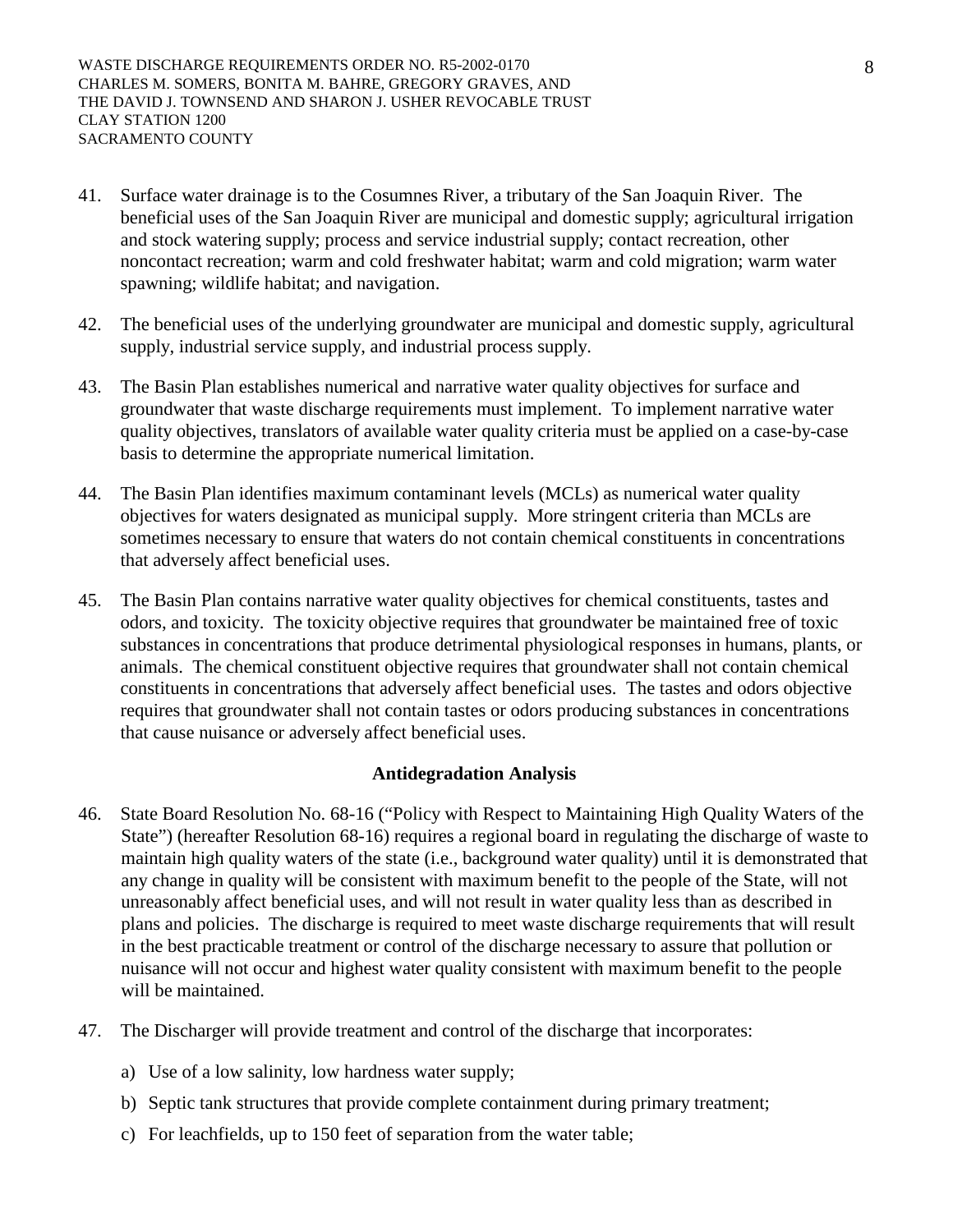- d) For seepage pits, at least 75 feet of separation from the water table and a carbonaceous reactive barrier to reduce the nitrogen content of the effluent;
- e) A public entity with full authority to inspect and repair systems as needed;
- f) An operation and maintenance (O&M) manual; and
- g) Certified operators to assure proper operation, maintenance, and monitoring.
- 48. The Regional Board finds that some degradation of groundwater beneath the subdivision is consistent with Resolution 68-16 provided that:
	- a) The degradation is consistent with the maximum benefit of the people of the State;
	- b) The degradation is confined within a specified boundary;
	- c) The Discharger minimizes the degradation by fully implementing, regularly maintaining, and optimally operating best practicable treatment and control (BPTC) measures;
	- d) The degradation is limited to waste constituents typically encountered in municipal wastewater as specified in the groundwater limitations in this Order; and
	- e) The degradation does not result in water quality less than that prescribed in the Basin Plan.
- 49. Although the subdivision will incorporate several BPTC measures, and information presented in the RWD indicates that the system will not cause groundwater degradation, it is possible that the Discharger's effort may not fully constitute BPTC as intended in Resolution 68-16. The proposed system's effectiveness will depend on waste constituent attenuation in the vadose zone to prevent groundwater pollution and protect beneficial uses. Although the Basin Plan conditionally allows septic tanks with leachfield systems for rural developments, it includes the expectation of optimal site selection and conservative designs that meet minimum guidelines, and attentive and judicious operation and maintenance. Therefore, it is appropriate to require that the Discharger:
	- a) Form a public entity shortly after adoption of this Order to assume the responsibilities set forth herein;
	- b) Empower the public entity to create and enforce rules designed to ensure that individual homeowners operate their septic systems in accordance with accepted management practices;
	- c) Empower the public entity to levy service fees to ensure financial stability to perform all required monitoring, reporting, maintenance, and replacement;
	- d) Require the public entity to periodically review the status of all systems, assess whether they are functioning properly, and (where necessary) complete retrofits or repairs in cases where the homeowner cannot or will not do so;
	- e) Formally determine background groundwater concentrations for selected constituents; and
	- f) Periodically assess whether groundwater degradation is occurring and what measures, if any, are needed to reduce or prevent further degradation.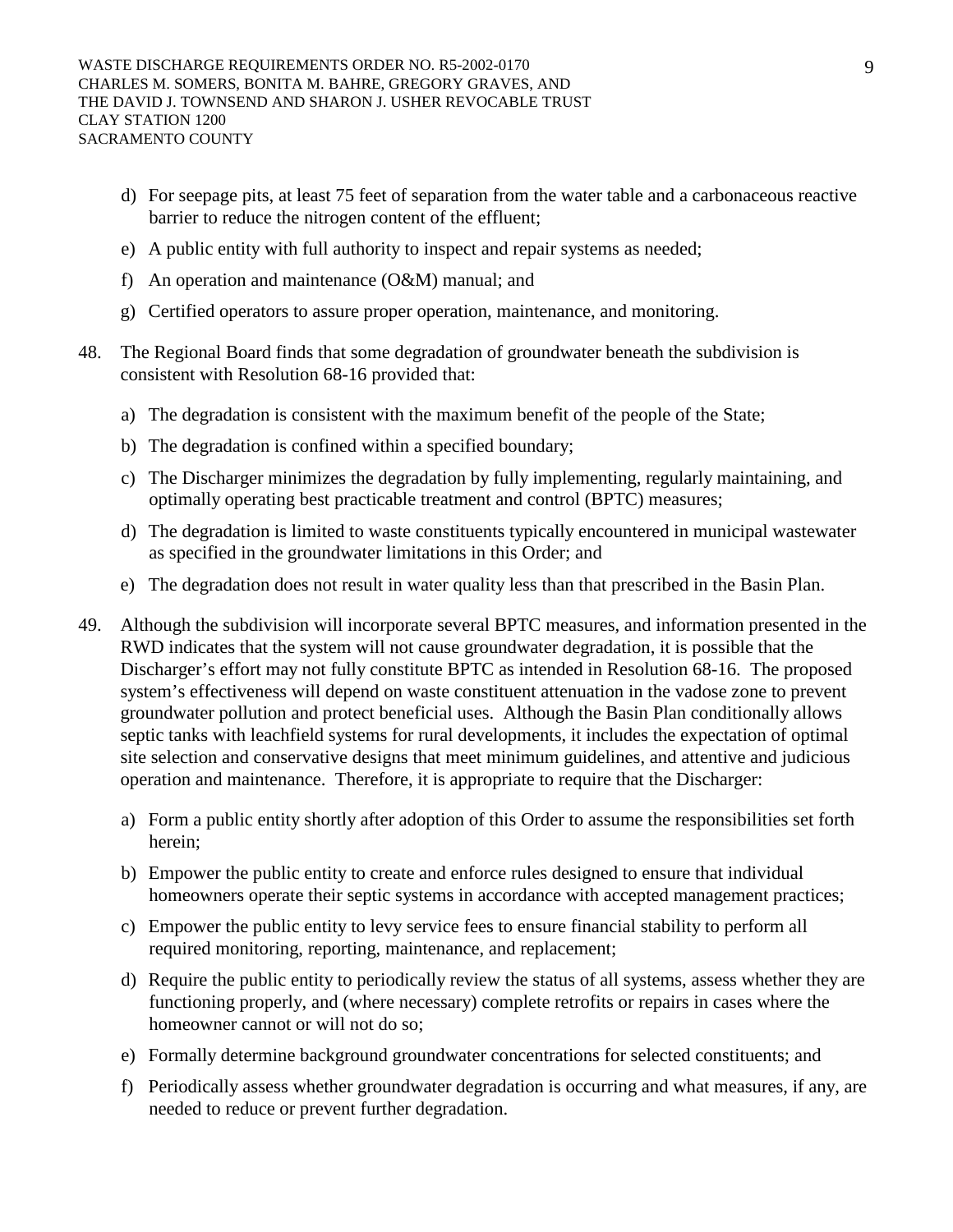- 50. Total dissolved solids (TDS) concentrations in the effluent are expected to be higher than the governing numerical water quality objective of 450 mg/L, a water quality criterion derived from narrative objectives in the Basin Plan that require protection of agricultural supply, the beneficial use most sensitive to TDS. Other salt components typically present in domestic effluent can reasonably be assumed to be proportional to TDS. Therefore, TDS can be an effective indicator parameter in regulation of salts. The threat of degradation from release of toxic chemicals to the septic systems can reasonably be controlled through periodic education of homeowners.
- 51. The addition of dissolved salts through water usage (100 to 250 mg/L) is normal for domestic use. A TDS groundwater limitation of 450 mg/L represents no additional cost to the Discharger, and limits salt degradation to a reasonable amount beneath the subdivision pending completion of a background groundwater quality study.
- 52. Waste constituents in domestic effluent that represent the greatest risk of exceeding water quality objectives are nitrogen and coliform. Both must be effectively attenuated within the soil to ensure that water quality objectives are met. The governing water quality objective for nitrogen prescribed by the Basin Plan is the primary Maximum Contaminant Limit (MCL) of 10 mg/L. However, given the apparent high quality of groundwater beneath the subdivision site and the level of treatment proposed, a groundwater limitation of 5 mg/L for total nitrogen is reasonable pending completion of a background groundwater quality study.
- 53. The Basin Plan numeric water quality objective for total coliform is less than 2.2 MPN/100 mL (i.e., not detectable). Given the nature and thickness of the soil below the base of the proposed subsurface disposal systems, this objective should be achievable without disinfection.
- 54. Section 13241 of the Water Code requires the Regional Board to consider various factors, including economic considerations, when adopting water quality objectives into its Basin Plan. Water Code Section 13263 requires the Regional Board to address the factors in Section 13241 in adopting waste discharge requirements. The State Board, however, has held that a Regional Board need not specifically address the Section 13241 factors when implementing existing water quality objectives in waste discharge requirements because the factors were already considered in adopting water quality objectives. These waste discharge requirements implement adopted water quality objectives. Therefore, no additional analysis of Section 13241 factors is required.
- 55. Groundwater limitations equal to or less than water quality objectives for indicator waste constituents are appropriate and consistent with maximum benefit to the people of the State. Accordingly, the discharge as authorized is consistent with the antidegradation provisions of Resolution 68-16.

# **Other Regulatory Considerations**

56. The State Board adopted Order No. 97-03-DWQ (General Permit No. CAS000001) specifying waste discharge requirements for discharges of storm water associated with industrial activities, and requiring submittal of a Notice of Intent by all affected industrial dischargers. Because there is no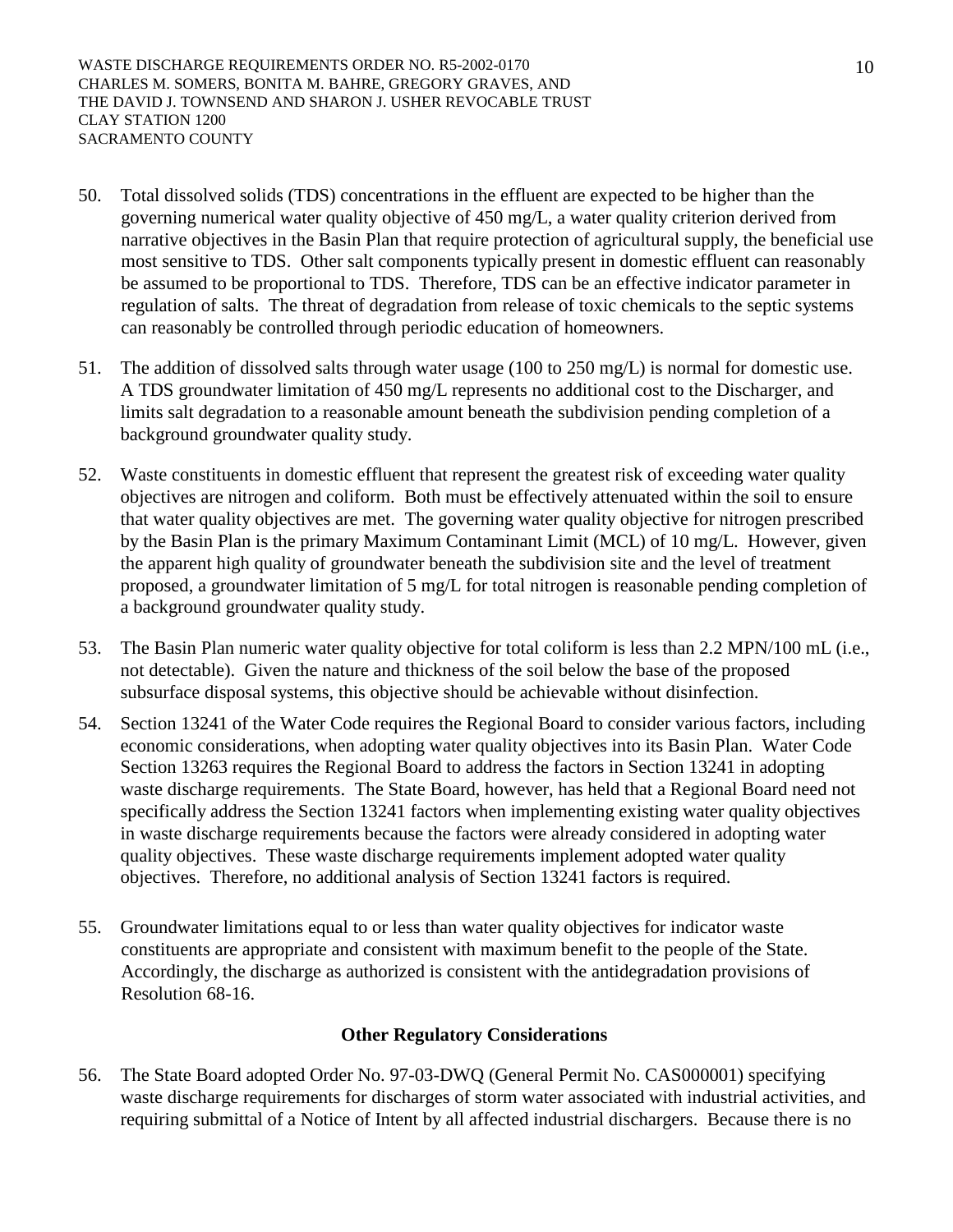centralized treatment plant and no industrial activity, the Discharger is not required to obtain coverage under General Permit No. CAS000001.

- 57. On 29 January 1997, in accordance with the California Environmental Quality Act (CCR, Title 14, Section 15261 et. seq.), the Sacramento County Board of Supervisors certified the Final Supplement to the Final Environmental Impact Report (FSFEIR) for the Clay Station 1200 General Plan Amendment, Rezone, and Tentative Subdivision Map. On 8 February 2000, an Initial Study prepared by the Sacramento County Department of Environmental Review and Assessment determined that the FSFEIR was still adequate and appropriate for the proposed project.
- 58. The Final EIR and the Final Supplement to the Final EIR specify the following mitigation measures related to the wastewater treatment and disposal systems and water quality protection:
	- a) Complete test borings along the Folsom South Canal to determine the depth to the water table.
	- b) Form a Septic Tank Maintenance District for the purpose of ". . . timely maintenance of all septic systems and ongoing groundwater testing."
	- c) Obtain approval of the sewage disposal system design by the Sacramento County Environmental Management Department.
	- d) The Septic Tank Maintenance District must negotiate a disposal agreement with the Sacramento Regional County Sanitation District.
	- e) For any lot, if shallow percolation tests show that a leachfield is acceptable, then a leachfield shall be installed.
	- f) For any lot requiring seepage pits, an area shall be dedicated for the future installation of a sand filter.
	- g) Install and maintain a minimum of five groundwater monitoring wells and test quarterly for nitrate.
- 59. The above mitigation measures, coupled with the requirements of this Order, should adequately protect water quality. However, compliance with this Order does not necessarily constitute implementation of the mitigation measures. Sacramento County, as the lead agency for CEQA, will ensure compliance with the mitigation measures. In some cases, this Order imposes stricter limitations and additional requirements to satisfy the current plans and policies of the Regional Board.
- 60. Section 13267(b) of the CWC provides that:

*In conducting an investigation specified in subdivision (a), the regional board may require that any person who has discharged, discharges, or is suspected of having discharged or discharging, or who proposes to discharge waste within its region, or any citizen or domiciliary, or political agency or entity of this state who has discharged, discharges, or is suspected of having discharged or discharging, or who proposes to discharge, waste outside of its region that could affect the quality of waters within its region shall furnish, under penalty of perjury,*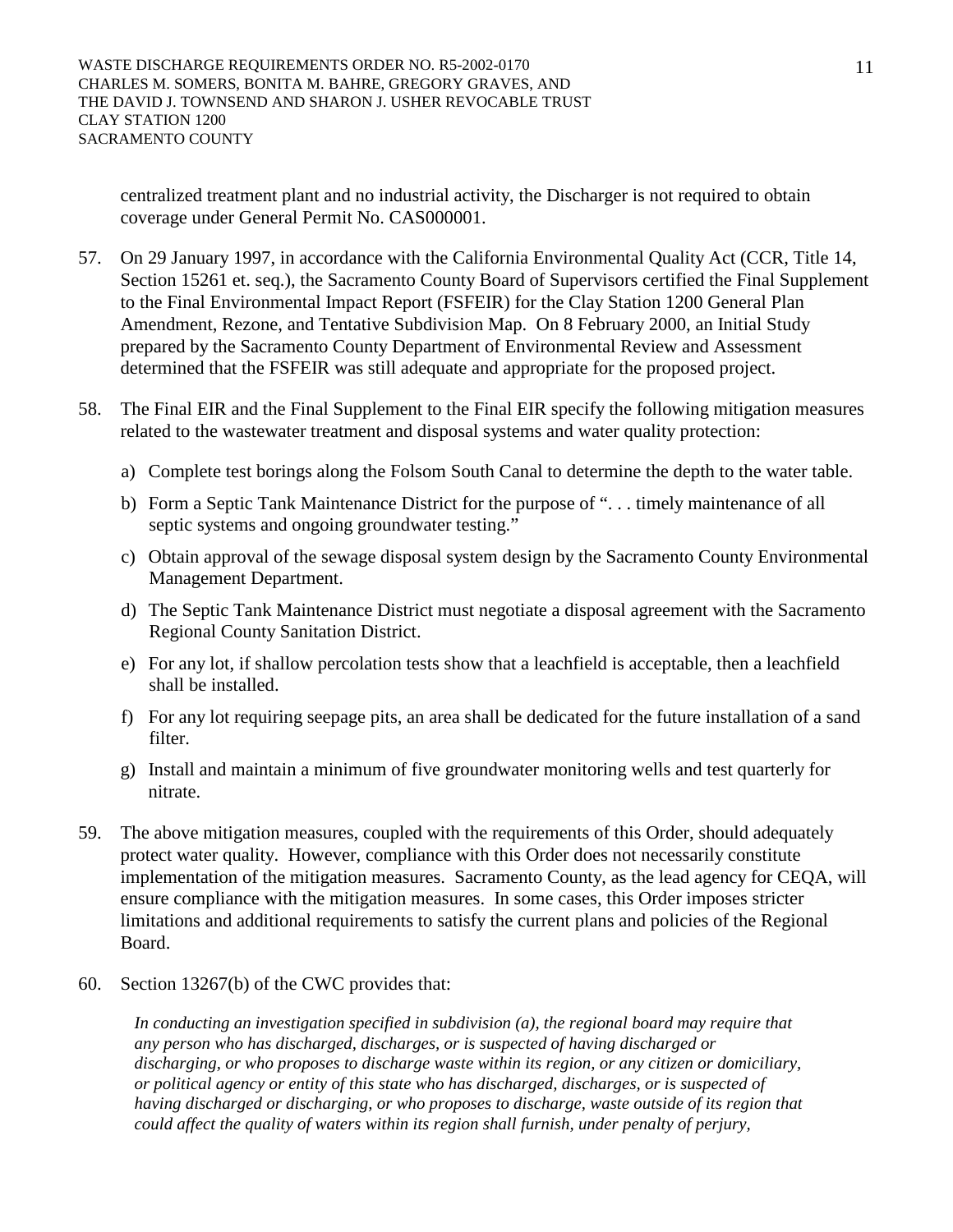*technical or monitoring program reports which the regional board requires. The burden, including costs, of these reports shall bear a reasonable relationship to the need for the report and the benefits to be obtained from the reports. In requiring those reports, the regional board shall provide the person with a written explanation with regard to the need for the reports, and shall identify the evidence that supports requiring that person to provide the reports*.

The technical reports required by this Order and the attached "Monitoring and Reporting Program No. R5-2002-0170" are necessary to assure compliance with these waste discharge requirements. The Discharger operates facilities that discharge waste subject to this Order.

- 61. The California Department of Water Resources sets standards for the construction and destruction of groundwater wells (hereafter DWR Well Standards), as described in *California Well Standards Bulletin 74-90* (June 1991) and *Water Well Standards: State of California Bulletin 74-81* (December 1981). These standards, and any more stringent standards adopted by the state or county pursuant to CWC Section 13801, apply to all monitoring wells.
- 62. State regulations that prescribe procedures for detecting and characterizing the impact of waste constituents from waste management units on groundwater are found in Title 27. While the subdivision is exempt from Title 27, the data analysis methods of Title 27 are appropriate for determining whether the discharge complies with the terms for protection of groundwater specified in this Order.
- 63. The discharge authorized herein and the treatment and storage facilities associated with the discharge, except for discharges of residual sludge and solid waste, are exempt from the requirements of Title 27, California Code of Regulations (CCR), Section 20380 et seq. (hereafter Title 27). The exemption, pursuant to Title 27 CCR Section 20090(a), is based on the following:
	- a) The waste consists primarily of domestic sewage and treated effluent;
	- b) The waste discharge requirements are consistent with water quality objectives; and
	- c) The treatment and storage facilities described herein are associated with a public entity.
- 64. Pursuant to California Water Code Section 13263(g), discharge is a privilege, not a right, and adoption of this Order does not create a vested right to continue the discharge.

## **Public Notice**

- 65. All the above and the supplemental information and details in the attached Information Sheet, which is incorporated by reference herein, were considered in establishing the following conditions of discharge.
- 66. The Discharger and interested agencies and persons were notified of the intent to prescribe waste discharge requirements for this discharge, and were given the opportunity to submit their written views and recommendations and to be heard in a public meeting.
- 67. All comments pertaining to the discharge were heard and considered in a public meeting.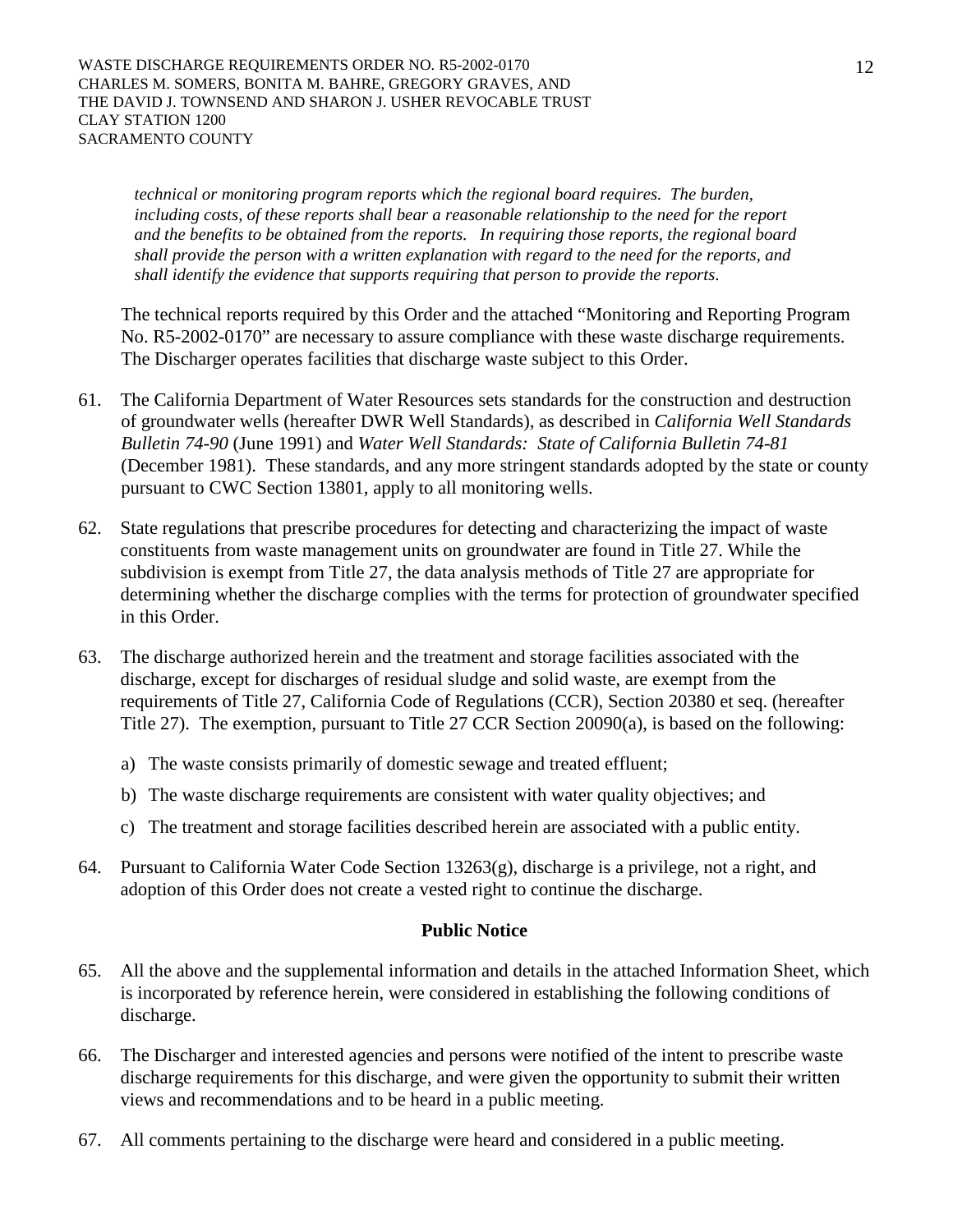WASTE DISCHARGE REQUIREMENTS ORDER NO. R5-2002-0170 CHARLES M. SOMERS, BONITA M. BAHRE, GREGORY GRAVES, AND THE DAVID J. TOWNSEND AND SHARON J. USHER REVOCABLE TRUST CLAY STATION 1200 SACRAMENTO COUNTY

**IT IS HEREBY ORDERED** that Charles M. Somers, Bonita M. Bahre, Gregory Graves, and the David J. Townsend and Sharon J. Usher Revocable Trust, and their agents, successors, and assigns, in order to meet the provisions contained in Division 7 of the California Water Code and regulations adopted hereunder, shall comply with the following:

*[Note: Other prohibitions, conditions, definitions, and some methods of determining compliance are contained in the attached "Standard Provisions and Reporting Requirements for Waste Discharge Requirements" dated 1 March 1991.]*

## **A. Discharge Prohibitions**

- 1. Discharge of waste is prohibited unless and until a public entity has been formed pursuant to Section 53090 *et seq.* of the State of California Government Code, and the Regional Board has adopted an Order transferring responsibility for compliance with this Order to that public entity.
- 2. Discharge of wastes to surface waters or surface water drainage courses is prohibited.
- 3. Bypass or overflow of untreated or partially treated waste is prohibited.
- 4. Discharge of sewage to land from any point upstream of a septic tank (i.e., a sanitary sewer overflow) is prohibited.
- 5. Discharge of septic tank effluent to any place other than a permitted leachfield or seepage pit is prohibited.
- 6. Discharge of septic tank effluent to seepage pits whose total depth exceeds 50 feet is prohibited.
- 7. Discharge of waste classified as 'hazardous' under Section 2521, Chapter 15 of Title 23 or 'designated', as defined in Section 13173 of California Water Code is prohibited.

## **B. Discharge Specifications**

- 1. The flow to any septic tank shall not exceed its design capacity.
- 2. The flow to any leachfield or seepage pit shall not exceed the actual disposal capacity, and there shall be no surfacing of wastewater in the disposal area.
- 3. Wastewater treatment and disposal shall not cause pollution or a nuisance as defined by Section 13050 of the California Water Code (CWC).
- 4. No waste constituent shall be released or discharged, or placed where it will be released or discharged, in a concentration or in a mass that causes violation of the Groundwater Limitations.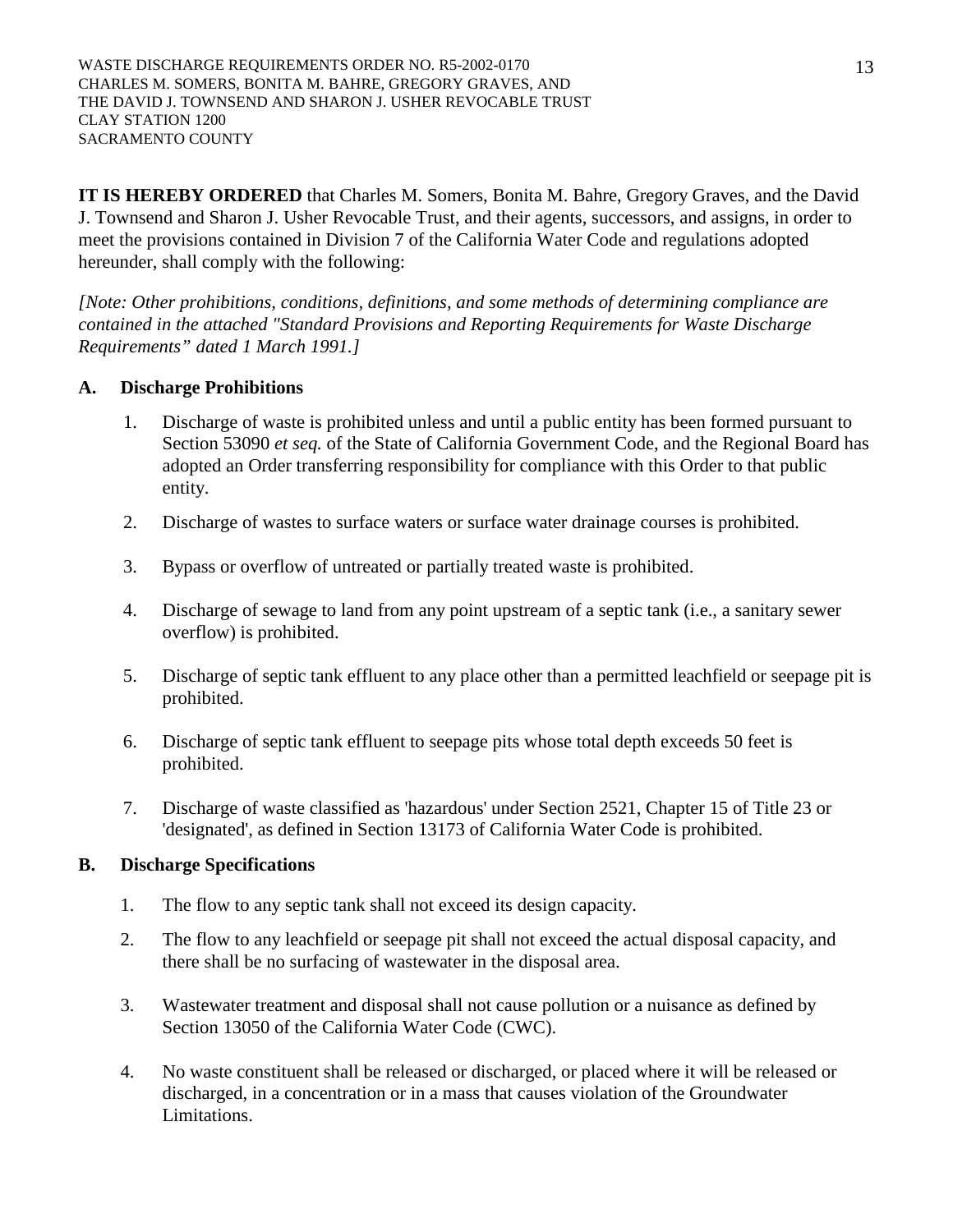- 5. Any failing effluent disposal systems must be repaired or replaced within a reasonable amount of time. For each lot, the Discharger shall designate sufficient disposal area, including space for replacement systems, to comply with Sacramento County standards and the Regional Board's *Guidelines for Waste Disposal from Land Developments*, whichever is more stringent.
- 6. Each seepage pit shall contain at least 16 feet of a carbonaceous reactive barrier.
- 7. The Discharger shall operate all systems and equipment to maximize treatment of wastewater and optimize the quality of the discharge. In particular, the Discharger shall comply with the following, and shall provide detailed procedures in the Operation and Maintenance Plan required by the Provisions:
	- a. Inspect each septic tank at least annually.
	- b. Minimize vegetation in any leachfield/seepage pit area as needed to prevent threat of root intrusion into the leach lines and drain rock, and remove vegetative debris.
	- c. Annually evaluate whether wastewater is evenly distributed to all the disposal trenches and make modifications to the distribution system as necessary to optimize distribution and preclude the depth of wastewater in any disposal trench exceeding the depth of the gravel layer.
	- d. Properly maintain the septic tanks, including pumping a tank when any one of the following conditions exist, or can be reasonably projected to occur before the next inspection of a tank:
		- ♦ The combined thickness of sludge and scum exceeds one-third of the tank depth of the first compartment;
		- ♦ The scum layer is within three inches of the outlet device; or
		- ♦ The sludge layer is within eight inches of the outlet device.
	- e. Require septic tanks that are cracked or otherwise damaged be promptly repaired or replaced.
	- f. Clean septic tank filters on a regular basis.
	- g. Inform homeowners, through a public education program, about the chemicals and actions that have the potential to impair the proper and sustained functioning of septic systems.
		- Chemicals of concern include:
			- Self-regenerating water softeners,
			- ♦ Acid and organic solvent septic system additives, and
			- ♦ Kitchen greases and oils.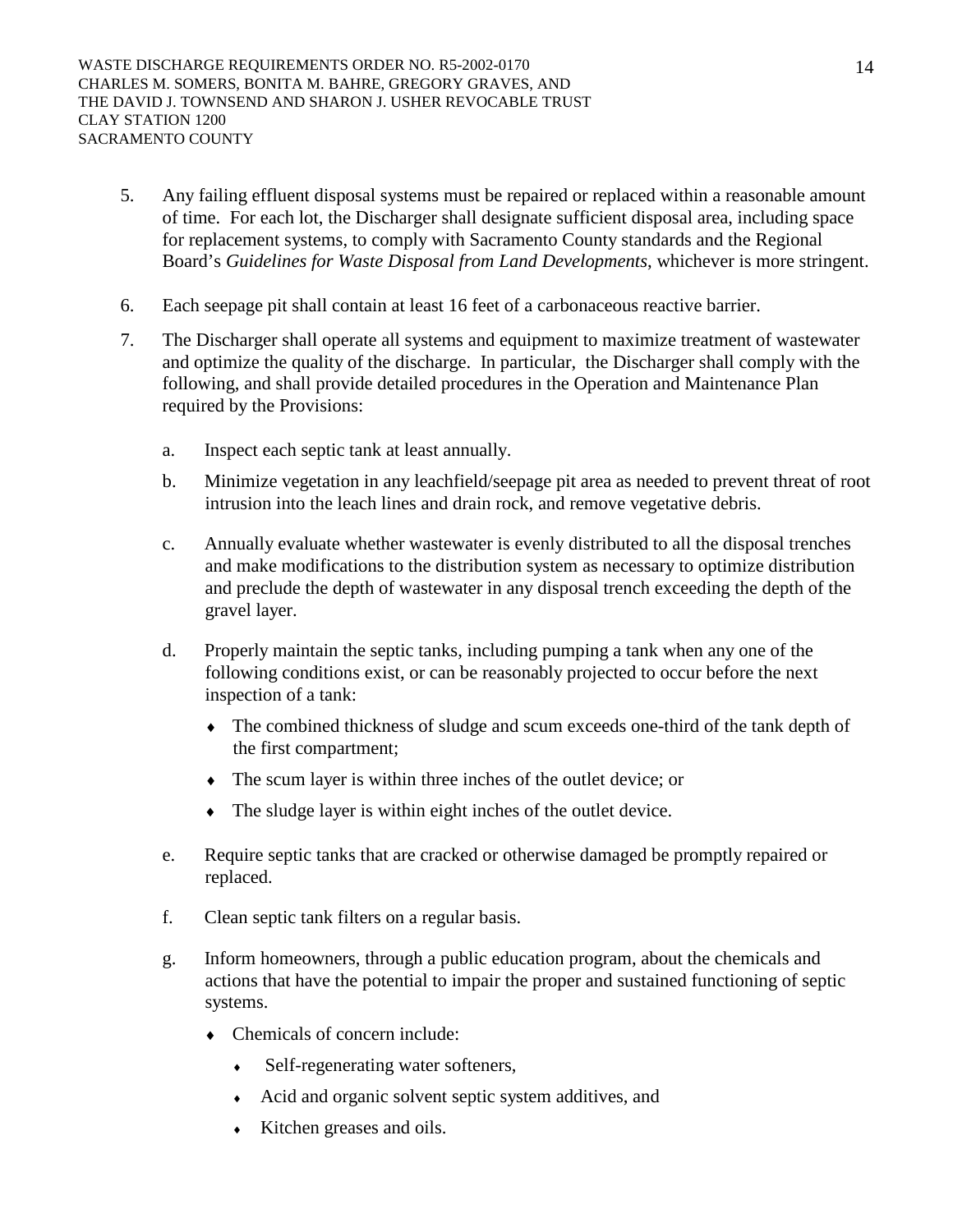- ♦ Actions of concern include:
	- ♦ Excessive use of garbage disposal systems;
	- ♦ Connecting roof downspouts and storm water conveyances to the collection system; and
	- ♦ Draining swimming pools or spas into the collection system.
- 8. In addition to any other requirements imposed by the Sacramento Department of Environmental Management, the Discharger shall provide, maintain, and enforce the following setbacks:

|                                                                              | Minimum Setback |
|------------------------------------------------------------------------------|-----------------|
| <b>Setback Definition</b>                                                    | Required (feet) |
| For Septic Tanks:                                                            |                 |
| Septic tank to surface water drainage course<br>(intermittent stream)        | 25              |
| Septic tank to nearest lot boundary                                          | 25              |
| Septic tank to nearest domestic well                                         | 50              |
| For Leachfields:                                                             |                 |
| Edge of leachfield to surface water drainage<br>course (intermittent stream) | 50              |
| Edge of leachfield to nearest lot boundary                                   | 50              |
| Edge of leachfield to nearest domestic well                                  | 100             |
| For Seepage Pits:                                                            |                 |
| Seepage pit to surface water drainage course<br>(intermittent stream)        | 50              |
| Seepage pit to nearest lot boundary                                          | 75              |
| Seepage pit to nearest domestic well                                         | 150             |

## **C. Solids Disposal Specifications**

Sludge means the solid, semisolid, and liquid residues removed from septic tanks.

- 1. Sludge shall be removed from septic tanks as needed to ensure optimal treatment.
- 2. Sludge removal and transport shall be performed by a licensed liquid waste hauler and documented by copies of manifests.
- 3. Disposal of sludge must be at a facility operated in accordance with valid waste discharge requirements issued by a regional water quality control board.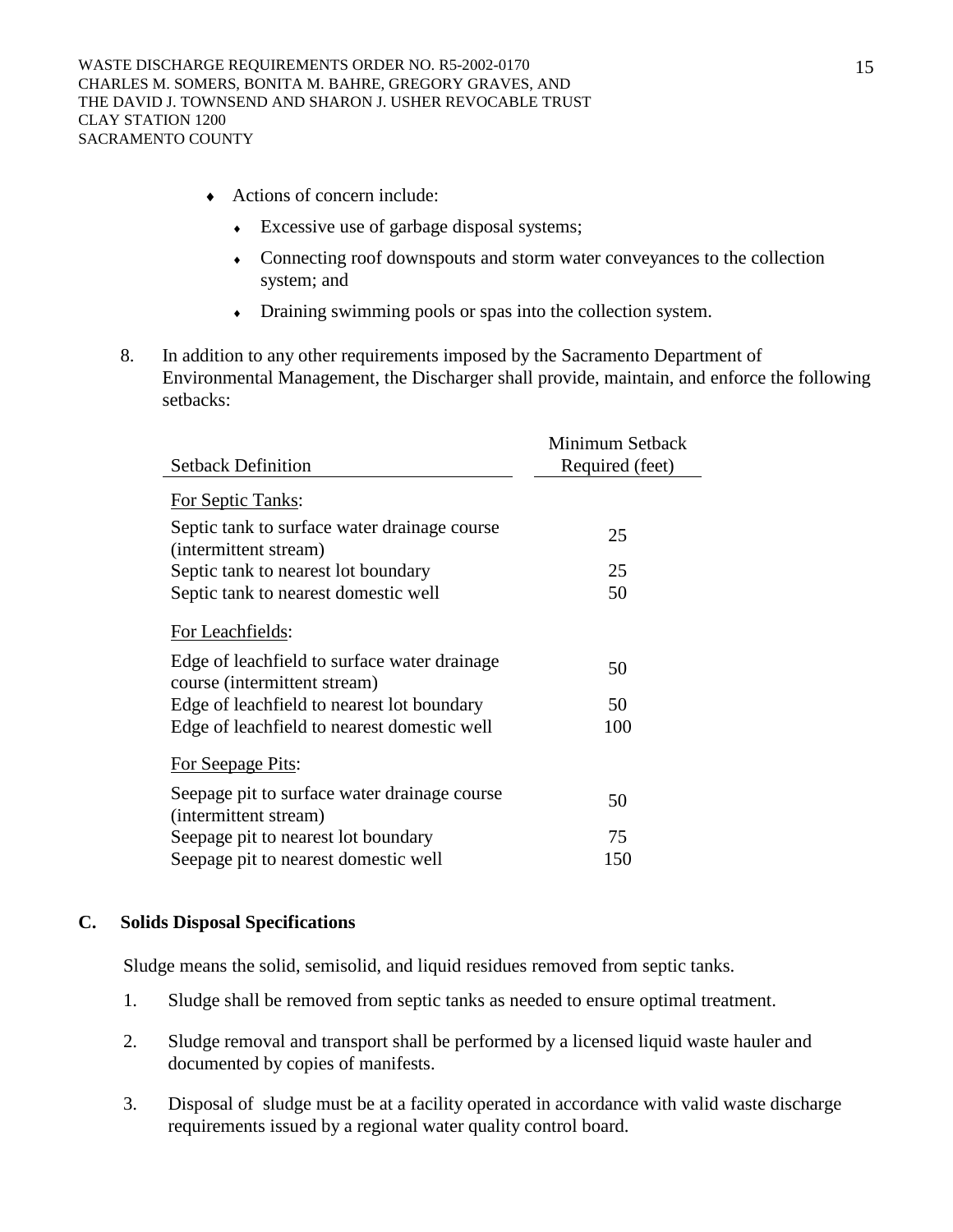### **D. Groundwater Limitations**

- 1. Release of waste constituents from the leachfields or seepage pits shall not cause groundwater, as determined by an approved well monitoring network, to:
	- a. Contain any of the following constituents in concentration greater than as listed or greater than natural background quality, whichever is greater:

| Constituent                         | Units        | Limitation    |
|-------------------------------------|--------------|---------------|
| <b>Total Coliform Organisms</b>     | $MPN/100$ mL | Less than 2.2 |
| Total Dissolved Solids <sup>1</sup> | mg/L         | 450           |
| <b>Total Nitrogen</b>               | mg/L         | 5.            |
| Nitrate (as $N$ )                   | mg/L         | 5             |

1 A cumulative impact limit that accounts for numerous dissolved constituents.

- b. Contain any constituent not identified in Groundwater Limitation D.1.a in concentrations greater than background quality (whether chemical, physical, biological, bacteriological, radiological, or some other property or characteristic).
- c. Exhibit a pH of less than 6.5 or greater than 8.5 pH units.
- d. Impart taste, odor, toxicity, or color that creates nuisance or impairs any beneficial use.

## **E. Provisions**

- 1. All of the following reports shall be submitted pursuant to Section 13267 of the California Water Code and shall be prepared as described in Provision E.2.
	- a. **Within 30 days** of recording, the Discharger shall submit the Final Subdivision Map. The map shall show the allowable locations of the domestic supply wells and the subsurface disposal areas and shall clearly indicate that all setback requirements have been met.
	- b. At least **60 days prior** to construction of the first septic system, the Discharger shall submit and implement an Operation and Maintenance (O&M) Plan for the facilities. The O&M Plan shall instruct field personnel on how to manage the day-to-day operations to comply with the terms and conditions of this Order and how to make field adjustments, as necessary, to optimize the effectiveness and life of the systems and prevent nuisance conditions (e.g., surfacing wastewater). It shall also include a troubleshooting flowchart with recommend remedial actions and a description of notification requirements. The O&M Plan shall include the information listed below, and in Discharge Specification No. 7.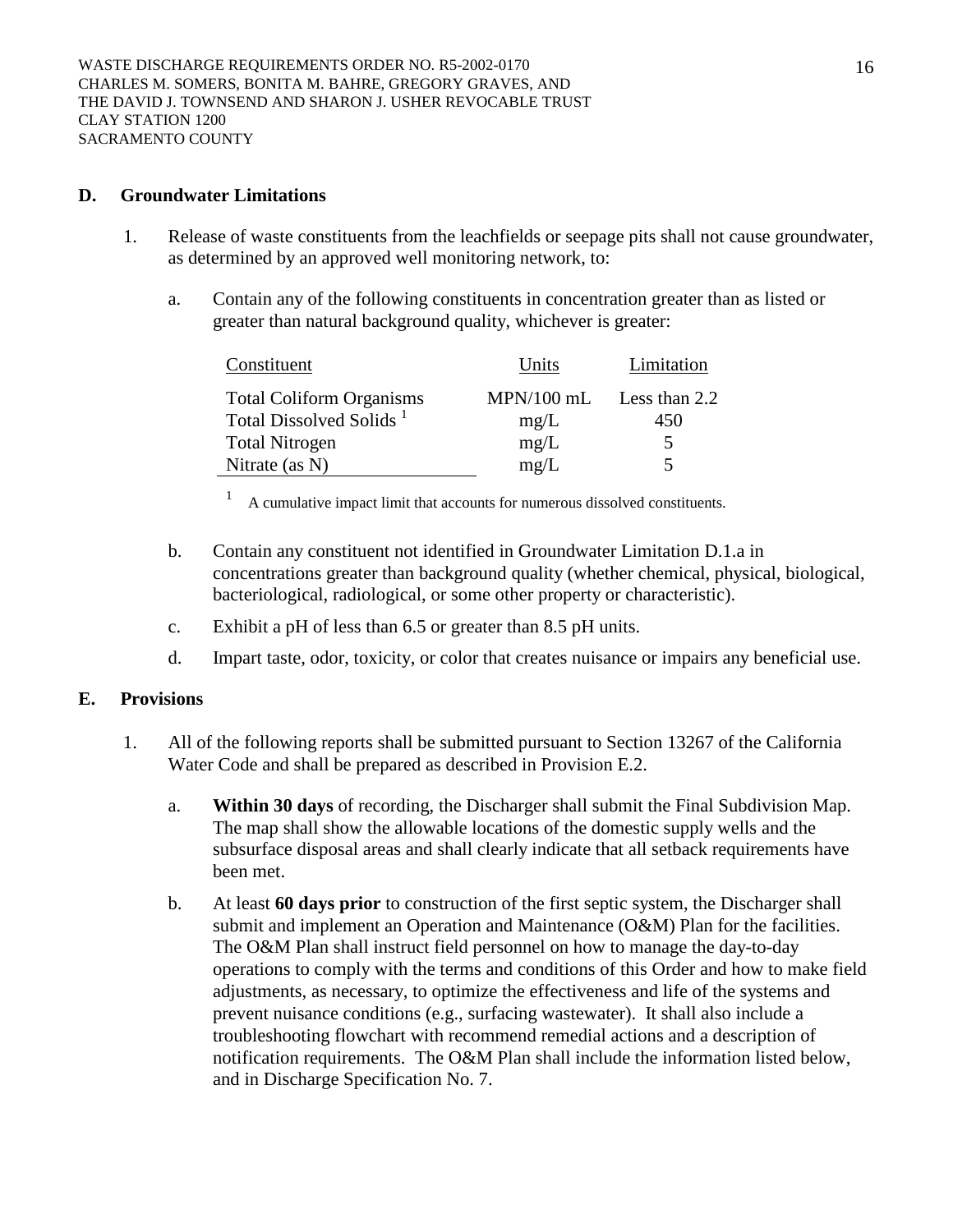- i. A description of all operation and maintenance procedures.
- ii. A schedule of inspections and routine maintenance tasks.
- iii. A tracking system and/or database for each lot that will provide a complete history of system installation, inspections, testing, repairs, replacements, and problems.
- iv. A current subdivision map showing the location of each septic tank, leachfield, seepage pit, and water supply well.
- v. An inspection procedure for testing the integrity of septic tanks and appurtenances, including inspection forms.
- vi. Inspection procedures and inspection forms for leachfields and seepage pits.
- vii. Trouble-shooting and problem resolution procedures.
- viii. A Sanitary Sewer System Operation, Maintenance, Overflow Prevention, and Response Plan for homeowners that describes specific procedures to prevent, respond to, and report sanitary sewer overflows.
- ix. An Evaluation Monitoring Plan to be implemented in the event that groundwater constituent(s) exceed concentration limits. The Evaluation Monitoring Plan shall contain steps to assess the source(s) of the problem, assess potential water supply impacts, and contain recommended BPTC measures.
- x. A Contingency Action Plan, as described in Finding No. 20, to address groundwater degradation.

The Discharger shall maintain the O&M Plan in up-to-date condition and shall amend the O&M Plan whenever there is a change (e.g. in the design, construction, operation, or maintenance of the sanitary sewer system or septic systems) that materially affects system operation, maintenance, repair, monitoring, reporting, or corrective action.

c. At least **30 days prior** to construction of the first septic system, the public entity formed pursuant to Discharge Prohibition A.1 shall submit a Report of Waste Discharge (Form 200) to formally request transfer of this Order to that public entity. The Report of Waste Discharge shall include copies of documents certifying formation of the public entity and posting of the bond for the Corrective Action Fund (as described in Finding No. 23), and shall provide financial information that demonstrates that the public entity will have sufficient funding to carry out all monitoring, reporting, operation, and maintenance, and corrective action that may be required. The documents submitted shall clearly show that the public entity has the authority to assess fees; perform system maintenance, repairs, or replacements; and seize property as necessary.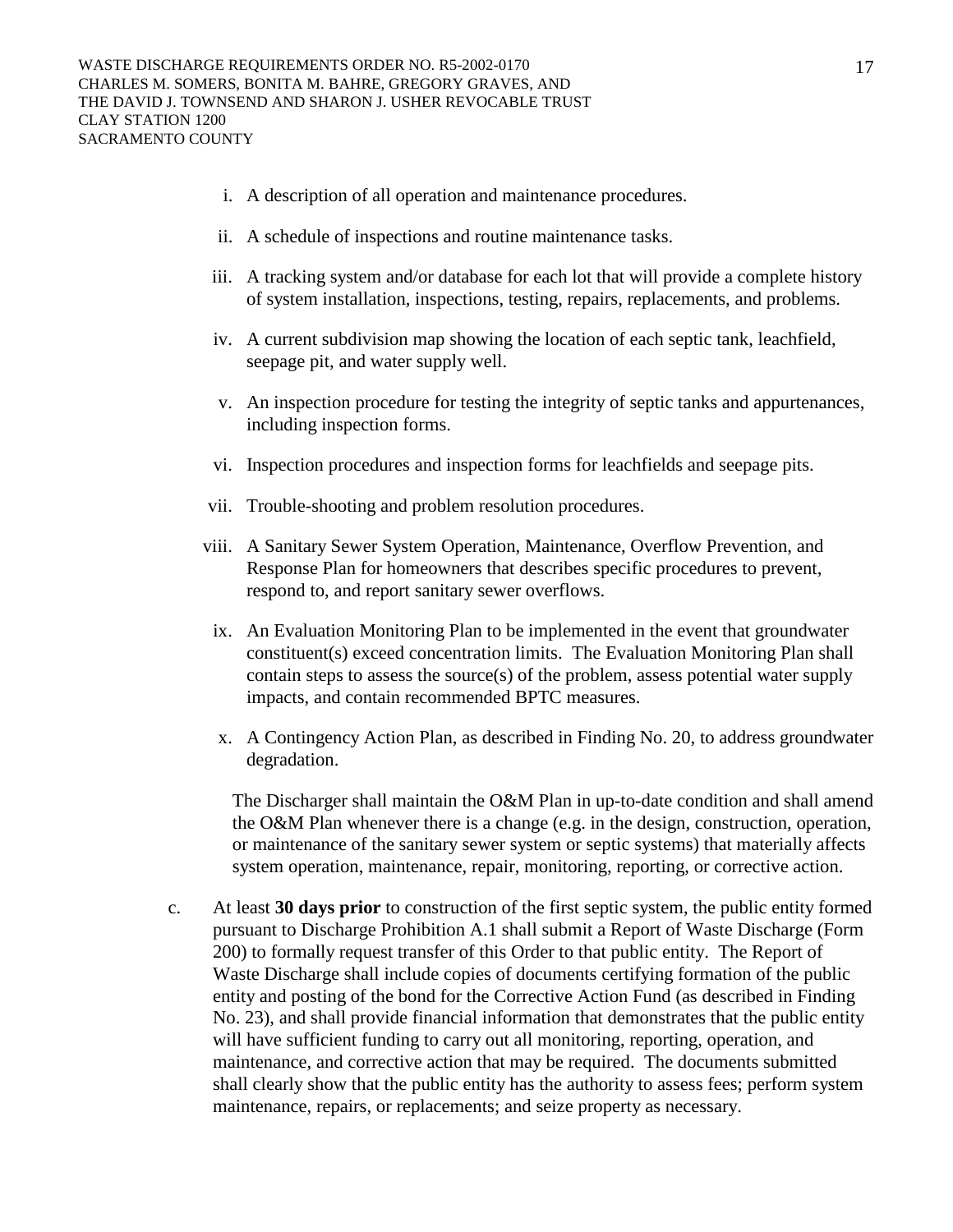WASTE DISCHARGE REQUIREMENTS ORDER NO. R5-2002-0170 CHARLES M. SOMERS, BONITA M. BAHRE, GREGORY GRAVES, AND THE DAVID J. TOWNSEND AND SHARON J. USHER REVOCABLE TRUST CLAY STATION 1200 SACRAMENTO COUNTY

- d. By **30 December 2002**, the Discharger shall submit a Groundwater Monitoring Well and Seepage Pit Monitoring System Installation Workplan prepared in accordance with, and including the items listed in, the first section of Attachment C: *"Monitoring Well Workplan and Monitoring Well Installation Report Guidance."* The workplan shall describe a groundwater monitoring network specifically designed to ensure that background water quality is adequately characterized and any potential water quality impacts from the discharge are detected. The workplan must specify the locations of all proposed monitoring wells and may contain a phased installation plan. At a minimum, the first phase shall include at least eight new monitoring wells. The monitoring wells shall be designed to yield samples representative of the uppermost portion of the first aquifer underlying the site. In addition, the workplan shall present the specific rationale and design details of a system to provide for sampling of percolate at the base of five seepage pits. One seepage pit monitoring point shall be installed at each of the first five lots for which seepage pits are constructed.
- e. By **30 June 2003**, the Discharger shall submit a Monitoring System Installation Report prepared in accordance with, and including the items listed in, the second section of Attachment C: *"Monitoring Well Workplan and Monitoring Well Installation Report Guidance."* The report shall describe the installation and development of the new monitoring wells and explain any deviation from the approved workplan. The first Monitoring Well Installation Report shall also document construction of the seepage pit monitoring systems as described in the approved workplan.
- f. By **30 September 2004**, the Discharger shall submit a *Background Groundwater Quality Study Report*. For each groundwater monitoring parameter/constituent identified in the MRP, the report shall present a summary of monitoring data and calculation of the concentration in background monitoring wells. Determination of background quality shall be made using the methods described in Title 27, Section 20415(e)(10), and shall be based on data from at least four consecutive quarterly (or more frequent) groundwater monitoring events. For each monitoring parameter/constituent, the report shall compare the calculated background concentration with the interim numeric limitations set forth in Groundwater Limitation D.1.a. Where background concentrations are statistically greater than the interim limitations specified in Groundwater Limitation D.1.a, the report shall recommend final groundwater limitations which comply with Resolution 68-16 for the waste constituents listed therein. Subsequent use of a concentration as a final groundwater limitation will be subject to the discretion of the Executive Officer. In addition, the Report shall contain a proposed "concentration limit" for each constituent listed in the MRP. These concentration limits shall be used to determine whether the groundwater concentrations are increasing and whether the Discharger needs to perform verification monitoring, evaluation monitoring, and/or corrective actions.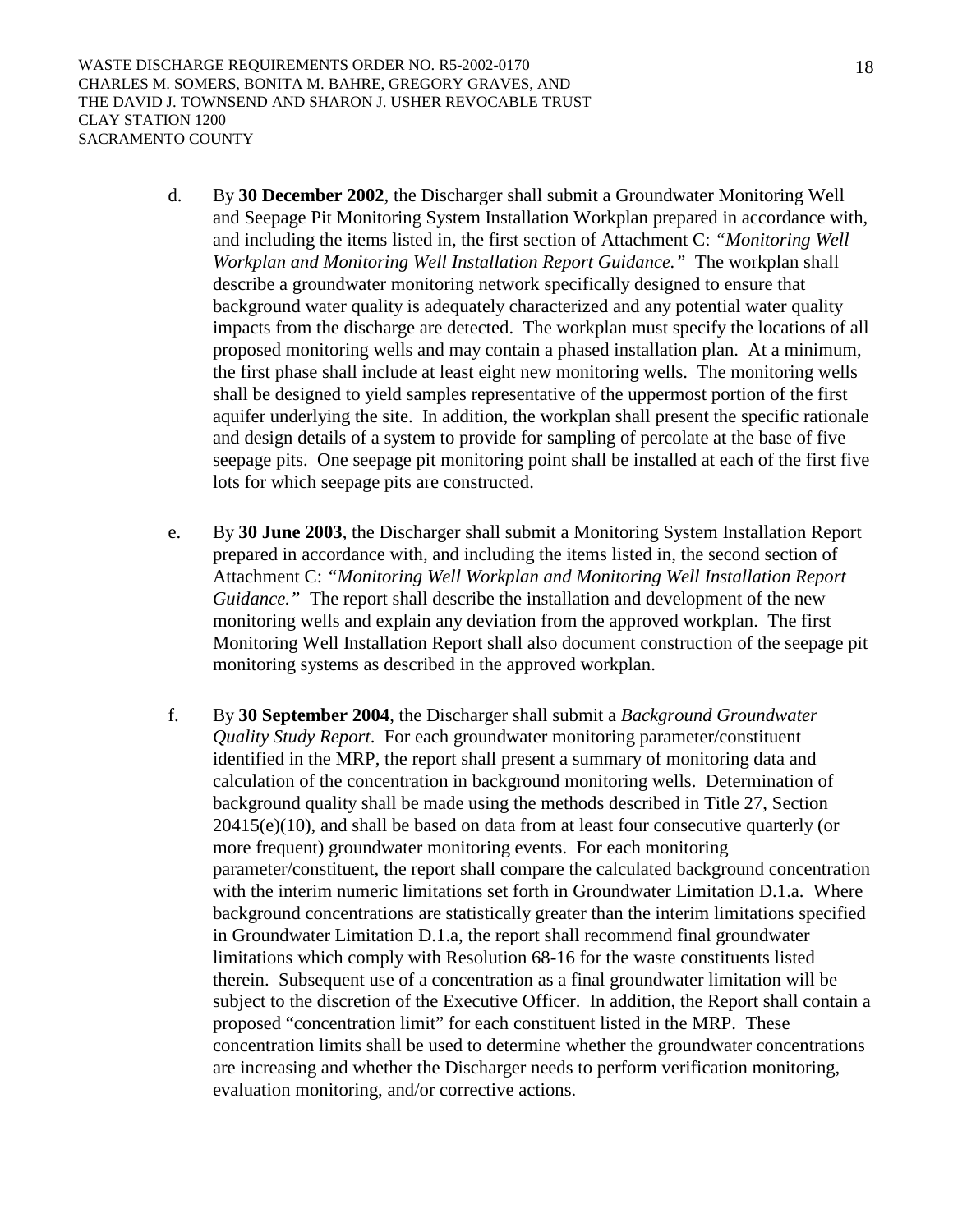WASTE DISCHARGE REQUIREMENTS ORDER NO. R5-2002-0170 CHARLES M. SOMERS, BONITA M. BAHRE, GREGORY GRAVES, AND THE DAVID J. TOWNSEND AND SHARON J. USHER REVOCABLE TRUST CLAY STATION 1200 SACRAMENTO COUNTY

- g. If any subsequent groundwater monitoring report shows that groundwater exceeds any Groundwater Limitations then, within **120 days** of the Executive Officer's request, the Discharger shall submit a technical report that provides a comprehensive evaluation of the source(s) and proposed treatment and control measures to fully mitigate the source of the exceedance(s). The report shall describe treatment and control alternatives studied; the alternative(s) recommended for implementation; specific methods the Discharger proposes to monitor and assure continuous optimal performance; the source of funding for improvements; and proposed implementation schedule. The recommended improvements and implementation schedule will be subject to the Executive Officer's approval, but the schedule for full implementation shall be as short as practicable and shall not exceed four months unless specifically approved by the Executive Officer.
- 2. In accordance with California Business and Professions Code Sections 6735, 7835, and 7835.1, engineering and geologic evaluations and judgments shall be performed by or under the direction of registered professionals competent and proficient in the fields pertinent to the required activities. All technical reports specified herein that contain workplans for investigations and studies, that describe the conduct of investigations and studies, or that contain technical conclusions and recommendations concerning engineering and geology shall be prepared by or under the direction of appropriately qualified professional(s), even if not explicitly stated. Each technical report submitted by the Discharger shall contain a statement of qualifications of the responsible licensed professional(s) as well as the professional's signature and/or stamp of the seal.
- 3. The Discharger shall comply with Monitoring and Reporting Program No. R5-2002-0170, which is part of this Order, and any revisions thereto as ordered by the Executive Officer.
- 4. The Discharger shall comply with the "Standard Provisions and Reporting Requirements for Waste Discharge Requirements", dated 1 March 1991, which are attached hereto and made part of this Order by reference. This attachment and its individual paragraphs are commonly referenced as "Standard Provision(s)."
- 5. The Discharger shall use the best practicable treatment and control technique(s) including proper operation and maintenance, to comply with discharge limits specified in this order.
- 6. As described in the Standard Provisions, the Discharger shall report promptly to the Regional Board any material change or proposed change in the character, location, or volume of the discharge.
- 7. The Discharger shall increase leachfield and/or seepage pit monitoring frequency when an existing subsurface disposal system is showing signs of failure (e.g., sustained wastewater in disposal trenches at or near the maximum design depth) and initiate repair, retrofit, or replacement as necessary to prevent surfacing of effluent or other violation of this Order.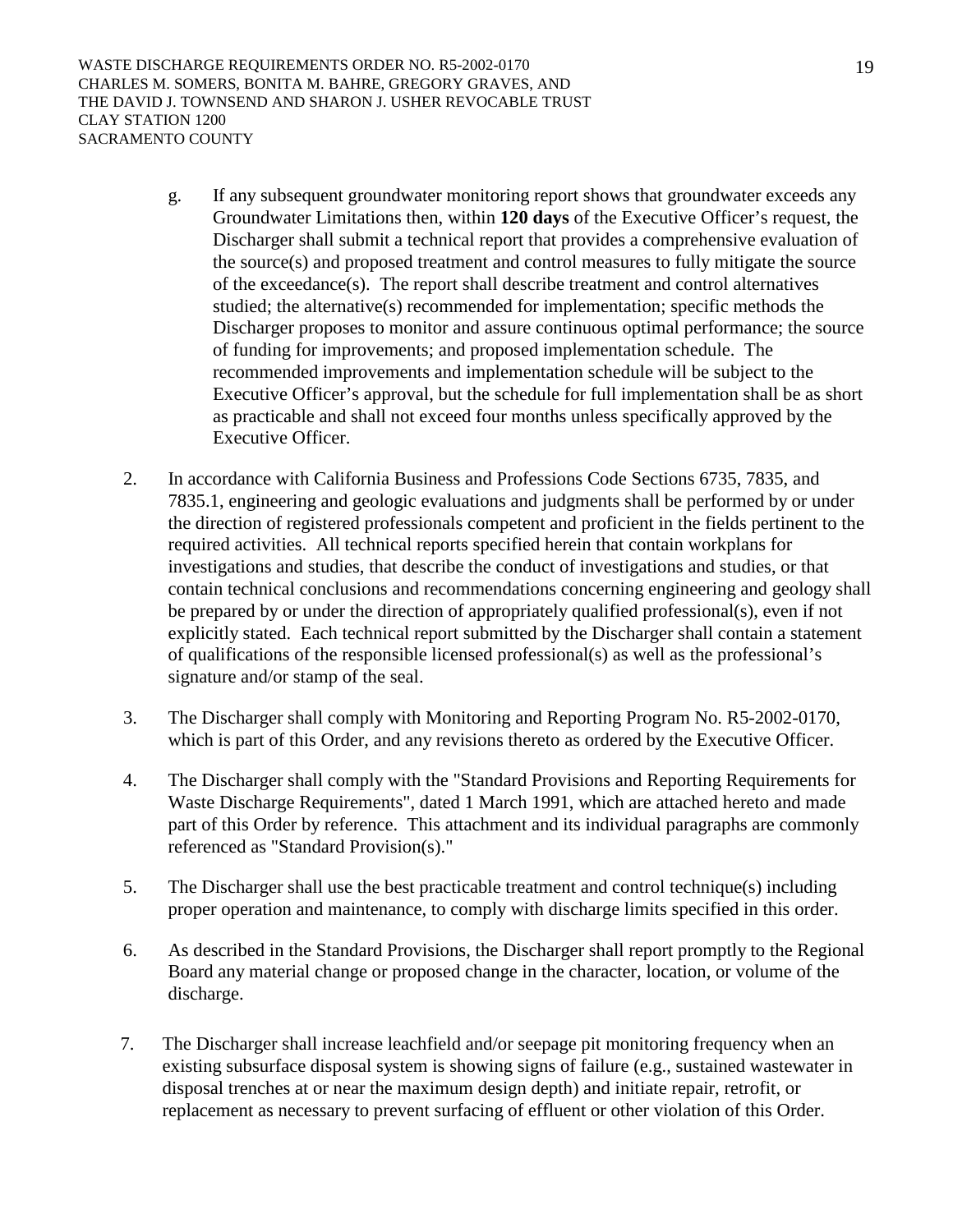- 8. The Discharger shall report to the Regional Board any toxic chemical release data it reports to the State Emergency Response Commission within 15 days of reporting the data to the Commission pursuant to section 313 of the "Emergency Planning and Community Right to Know Act of 1986."
- 9. The Discharger shall not allow pollutant-free wastewater to be discharged into any septic system in amounts that significantly diminish the system's capability to comply with this Order. Pollutant-free wastewater means rainfall, groundwater, cooling waters, and condensates that are essentially free of pollutants.
- 13. The Discharger shall submit to the Regional Board on or before each compliance report due date, the specified document or, if appropriate, a written report detailing compliance or noncompliance with the specific schedule date and task. If noncompliance is being reported, then the Discharge shall state the reasons for such noncompliance and provide an estimate of the date when the Discharger will be in compliance. The Discharger shall notify the Regional Board in writing when it returns to compliance with the time schedule.
- 14. In the event of any change in control or ownership of land or waste discharge facilities described herein, the Discharger shall notify the succeeding owner or operator of the existence of this Order by letter, a copy of which shall be immediately forwarded to this office.
- 15. The Discharger must comply with all conditions of this Order, including timely submittal of technical and monitoring reports as directed by the Executive Officer. Violations may result in enforcement action, including Regional Board or court orders requiring corrective action or imposing civil monetary liability, or in revision or recession of this Order.
- 16. A copy of this Order shall be kept at the office of the public entity, and at the office(s) or official vehicle(s) of key operating personnel. Key operating personnel shall be familiar with its contents.
- 17. The Regional Board will review this Order periodically and will revise requirements when necessary.

I, THOMAS R. PINKOS, Acting Executive Officer, do hereby certify the foregoing is a full, true, and correct copy of an Order adopted by the California Regional Water Quality Control Board, Central Valley Region, on 6 September 2002.

> \_\_\_\_\_\_\_\_\_\_\_\_\_\_\_\_\_\_\_\_\_\_\_\_\_\_\_\_\_\_\_\_\_\_\_\_\_\_\_\_ Original signed byTHOMAS R. PINKOS, Acting Executive Officer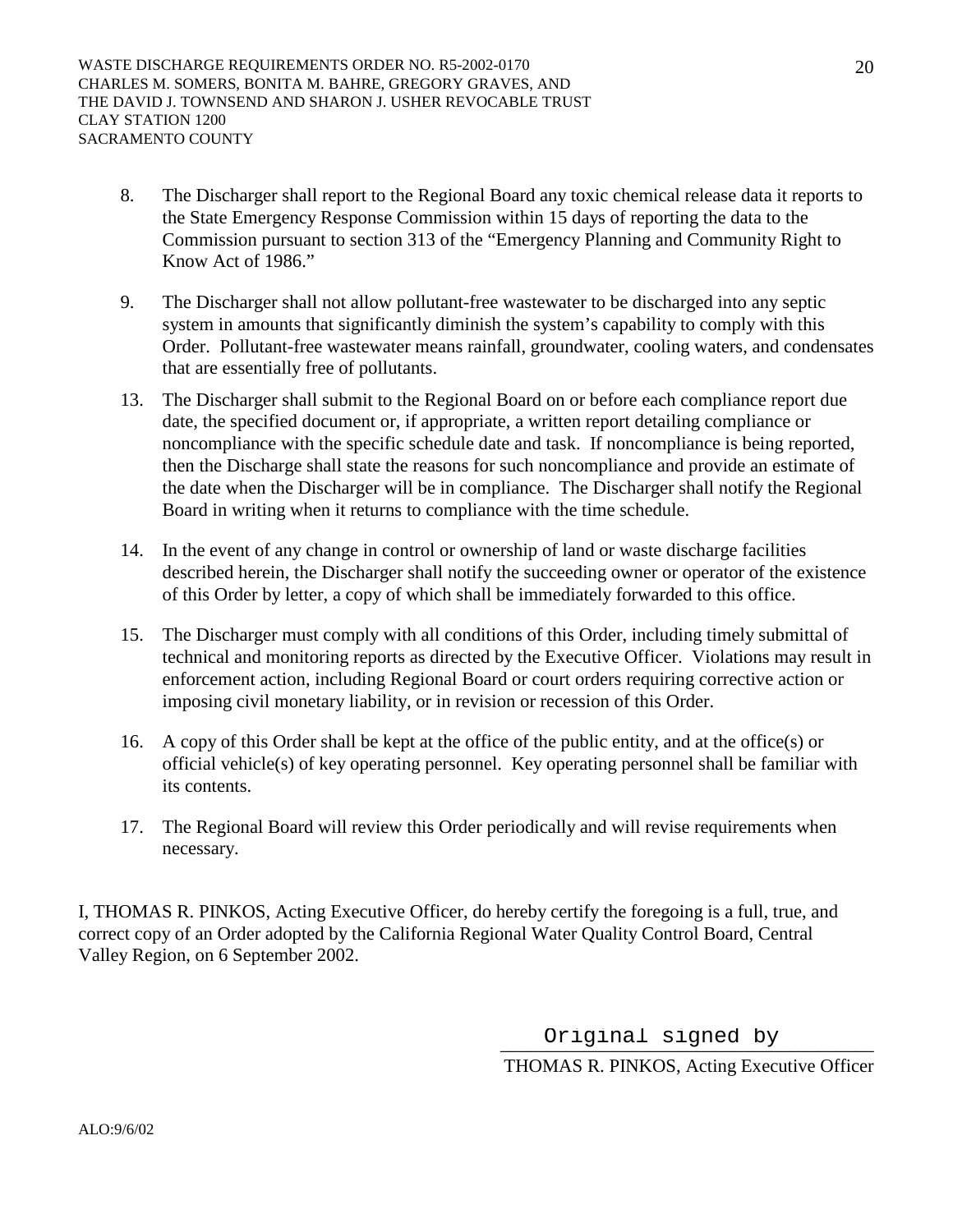# CALIFORNIA REGIONAL WATER QUALITY CONTROL BOARD CENTRAL VALLEY REGION

## MONITORING AND REPORTING PROGRAM NO. R5-2002-0170

# FOR CHARLES M. SOMERS, BONITA M. BAHRE GREGORY GRAVES, AND THE DAVID J. TOWNSEND AND SHARON J. USHER REVOCABLE TRUST CLAY STATION 1200 SACRAMENTO COUNTY

This Monitoring and Reporting Program (MRP) describes requirements for monitoring septic systems and groundwater. This MRP is issued pursuant to Water Code Section 13267.

The Discharger shall not implement any changes to this MRP unless and until a revised MRP is issued by the Executive Officer. Regional Board staff shall approve specific sample station locations prior to implementation of sampling activities.

All samples should be representative of the volume and nature of the discharge or matrix of material sampled. The time, date, and location of each grab sample shall be recorded on the sample chain of custody form.

Field test instruments (such as those used to test pH and dissolved oxygen) may be used provided that:

- 1. The operator is trained in proper use and maintenance of the instruments;
- 2. The instruments are calibrated prior to each monitoring event;
- 3. Instruments are serviced and/or calibrated by the manufacturer at the recommended frequency; and
- 4. Field calibration reports are submitted as described in the "Reporting" section of this MRP.

# **SEPTIC TANK MONITORING**

The Discharger shall monitor each septic system and report the following information in the second Semi-Annual Report.

| Parameter                                                            | Units  | Measurement        | Inspection<br>Frequency | Reporting<br>Frequency |
|----------------------------------------------------------------------|--------|--------------------|-------------------------|------------------------|
| Sludge depth and scum thickness<br>in each septic tank compartment   | Inches | <b>Staff Gauge</b> | Annually                | Annually               |
| Distance between bottom of scum layer<br>and bottom of outlet device | Inches | <b>Staff Gauge</b> | Annually                | Annually               |
| Distance between top of sludge<br>layer and bottom of outlet device  | Inches | <b>Staff Gauge</b> | Annually                | Annually               |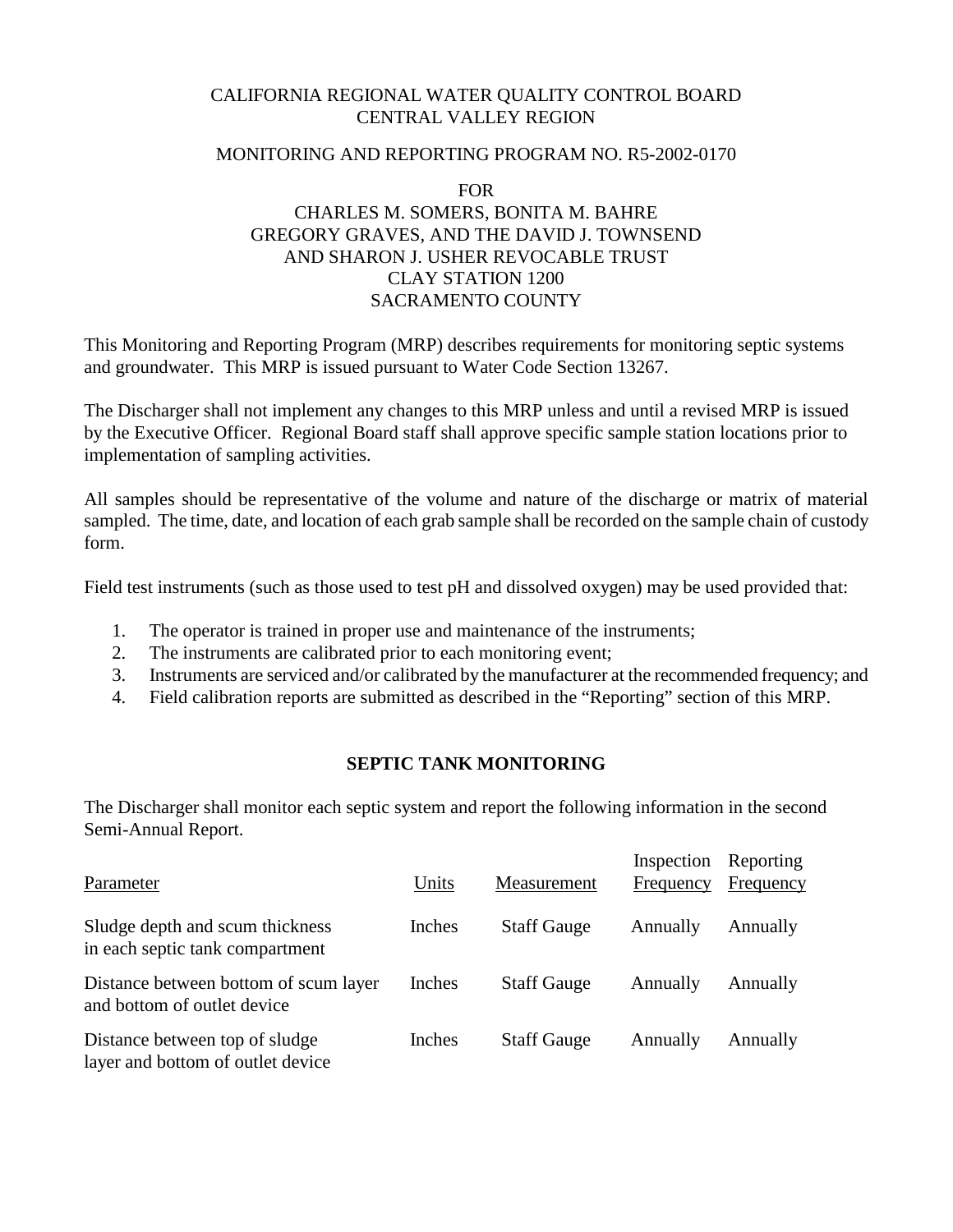MONITORING AND REPORTING PROGRAM NO. R5-2002-0170  $-2$ -CHARLES M. SOMERS, BONITA M. BAHRE, GREGORY GRAVES, AND THE DAVID J. TOWNSEND AND SHARON J. USHER REVOCABLE TRUST CLAY STATION 1200 SACRAMENTO COUNTY

The Discharger shall retain records of each inspection, by street address, noting the date, measured readings, calculations, and calculated projection of whether the limits of the Discharge Specifications will be exceeded before the next reading. The Discharger shall also record when cleaning is required, the condition of the tank, and the date that cleaning or repair occurred and by whom. Copies of the Liquid Waste Hauler manifests shall be retained for review.

### **LEACHFIELD MONITORING**

The Discharger shall conduct an annual visual inspection of all leachfields during the peak rainy season (1 January through 30 April). Results shall be recorded and submitted with the first Semi-Annual Monitoring Report each year. Evidence of surfacing wastewater, erosion, field saturation, runoff, or the presence of nuisance conditions shall be noted in the report. If surfacing water is found, then a sample shall be collected and tested for total coliform organisms and total dissolved solids. In addition to the visual inspections, monitoring of the leachfields shall include the following:

|                     |        |                | Sampling  | Reporting |
|---------------------|--------|----------------|-----------|-----------|
| Constituent         | Units  | Type of Sample | Frequency | Frequency |
| Effluent depth $^1$ | Inches | Measurement    | Annual    | Annual    |

<sup>1</sup> Measure the depth of any ponded wastewater in each inspection riser. The Discharger shall provide the depth of each disposal trench and the corresponding depth of backfill remaining between the ponded wastewater and the surface.

### **SEEPAGE PIT MONITORING**

Prior to construction of any seepage pit monitoring systems, the Discharger shall submit plans and specifications to the Regional Board for review and approval. Samples shall be collected and analyzed using approved EPA methods. Results shall be recorded and submitted with the Semi-Annual Monitoring Reports. Evidence of surfacing wastewater or the presence of nuisance conditions shall be noted in the report. If surfacing water is found, then a sample shall be collected and tested for total coliform organisms and total dissolved solids. In addition to the visual inspections, samples shall be obtained from each of the five seepage pit percolate monitoring systems. Seepage pit percolate monitoring shall include, at a minimum, the following:

| Constituent/Parameter         | Units | Type of<br>Sample | Sampling<br>Frequency | Reporting<br>Frequency |
|-------------------------------|-------|-------------------|-----------------------|------------------------|
| pH                            |       | Grab              | Semi-annual           | Semi-annual            |
| <b>Total Dissolved Solids</b> | mg/L  | Grab              | Semi-annual           | Semi-annual            |
| Nitrate+ Nitrite as Nitrogen  | mg/L  | Grab              | Semi-annual           | Semi-annual            |
| <b>Total Nitrogen</b>         | mg/L  | Grab              | Semi-annual           | Semi-annual            |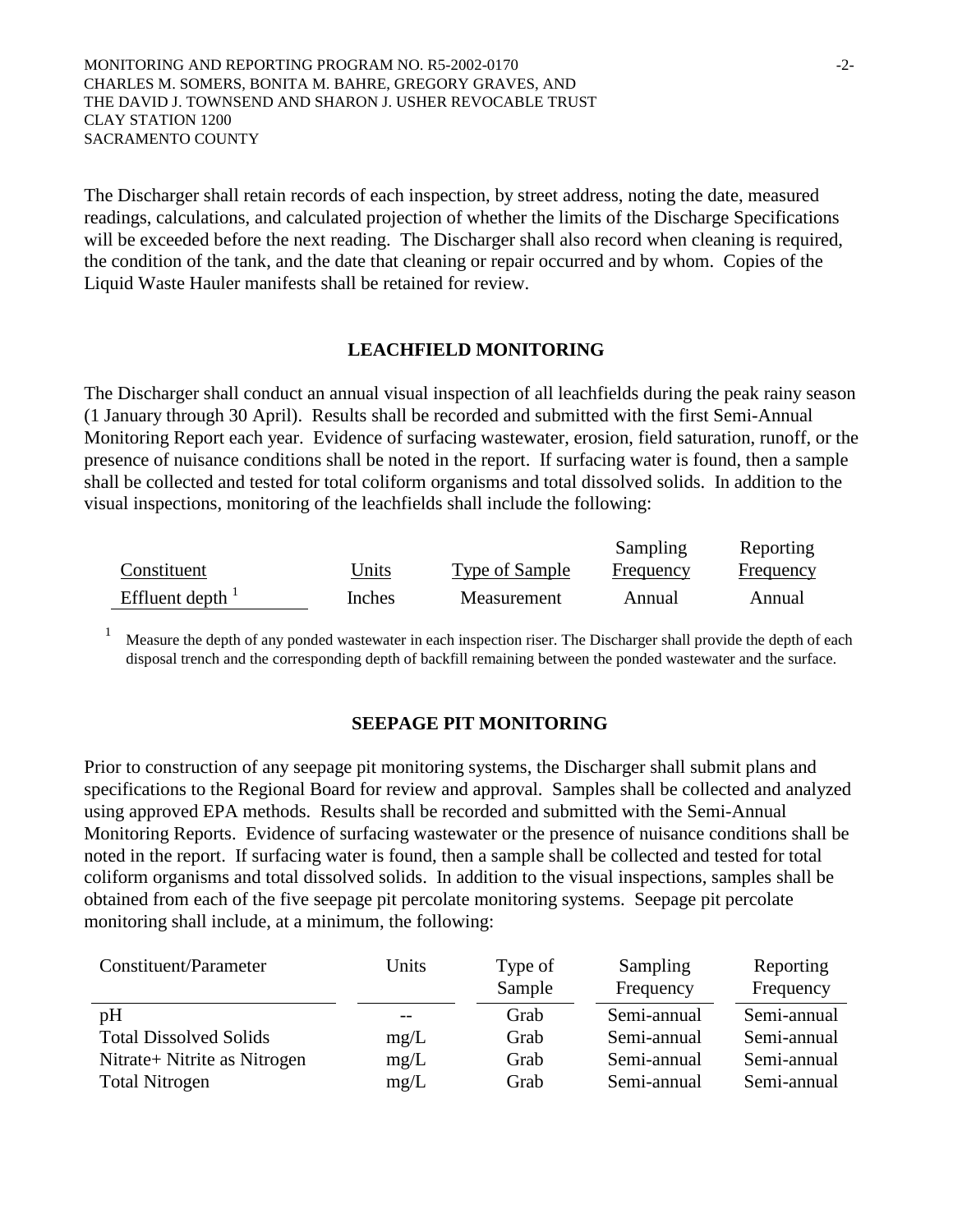MONITORING AND REPORTING PROGRAM NO. R5-2002-0170 CHARLES M. SOMERS, BONITA M. BAHRE, GREGORY GRAVES, AND THE DAVID J. TOWNSEND AND SHARON J. USHER REVOCABLE TRUST CLAY STATION 1200 SACRAMENTO COUNTY

#### **GROUNDWATER MONITORING**

Prior to construction of any groundwater monitoring wells, the Discharger shall submit plans and specifications to the Board for review and approval. Once installed, all new wells shall be added to the MRP, and shall be sampled and analyzed according to the schedule below.

Prior to sampling, groundwater elevations shall be measured and the wells shall be purged at least three well volumes until pH and electrical conductivity have stabilized. Depth to groundwater shall be measured to the nearest 0.01 feet. Water table elevations shall be calculated and used to determine groundwater gradient and direction of flow. Samples shall be collected and analyzed using approved EPA methods. Groundwater monitoring shall include, at a minimum, the following:

| Constituent                           | Units        | <b>Type of Sample</b> | Sampling and<br><b>Reporting Frequency</b> |
|---------------------------------------|--------------|-----------------------|--------------------------------------------|
| Groundwater Elevation <sup>1</sup>    | $0.01$ Feet  | Calculated            | Quarterly                                  |
| Gradient                              | Feet/Feet    | Calculated            | Quarterly                                  |
| <b>Gradient Direction</b>             | Degrees      | Calculated            | Quarterly                                  |
| pH                                    | S.U.         | Grab                  | Quarterly                                  |
| <b>Total Dissolved Solids</b>         | mg/1         | Grab                  | Quarterly                                  |
| Nitrate+Nitrite as Nitrogen           | mg/1         | Grab                  | Quarterly                                  |
| Ammonia                               | mg/1         | Grab                  | Quarterly                                  |
| Total Coliform Organisms <sup>2</sup> | $MPN/100$ ml | Grab                  | Quarterly                                  |

 $\frac{1}{1}$  Groundwater elevation shall be based on depth to water using a surveyed measuring point on the well.

 $2$  Using a minimum of 15 tubes or three dilutions

#### **REPORTING**

In reporting monitoring data, the Discharger shall arrange the data in tabular form so that the date, sample type (e.g., effluent, pond, etc.), and reported analytical result for each sample are readily discernible. The data shall be summarized in such a manner to clearly illustrate compliance with waste discharge requirements and spatial or temporal trends, as applicable. The results of any monitoring done more frequently than required at the locations specified in the Monitoring and Reporting Program shall be reported in the next scheduled monitoring report.

As required by the California Business and Professions Code Sections 6735, 7835, and 7835.1, all Groundwater Monitoring Reports shall be prepared under the direct supervision of a Registered Engineer or Geologist and signed by the registered professional.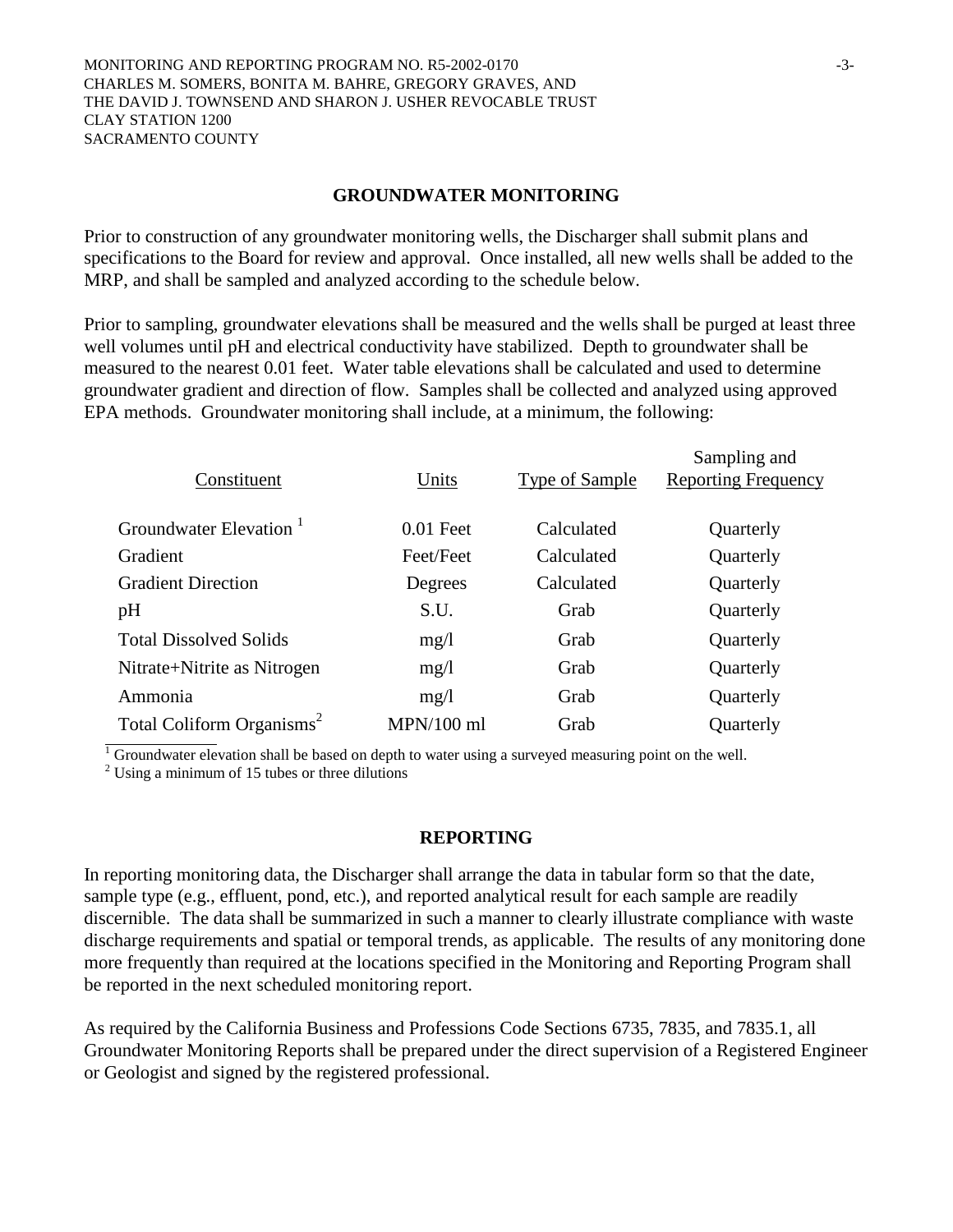## **A. Quarterly Groundwater Monitoring Reports**

The Discharger shall establish a quarterly sampling schedule for groundwater monitoring such that samples are obtained approximately every three months. Beginning with the second quarter 2003, the Discharger shall establish a quarterly sampling schedule for groundwater monitoring. Quarterly monitoring reports shall be submitted to the Board by the 1<sup>st</sup> day of the second month after the **quarter** (i.e. the January-March quarterly reports is due by May 1<sup>st</sup>) each year. The Quarterly Report shall include the following:

- 1. Results of the groundwater monitoring;
- 2. A narrative description of all preparatory, monitoring, sampling, and analytical testing activities for the groundwater monitoring. The narrative shall be sufficiently detailed to verify compliance with the WDR, this MRP, and the Standard Provisions and Reporting Requirements. The narrative shall be supported by field logs for each well documenting depth to groundwater; parameters measured before, during, and after purging; method of purging; calculation of casing volume; and total volume of water purged;
- 3. Calculation of groundwater elevations, an assessment of groundwater flow direction and gradient on the date of measurement, comparison of previous flow direction and gradient data, and discussion of seasonal trends if any;
- 4. A narrative discussion of the analytical results for all groundwater locations monitored including spatial and temporal tends, with reference to summary data tables, graphs, and appended analytical reports (as applicable);
- 5. A comparison of the monitoring data to the groundwater limitations and an explanation of any violation of those requirements;
- 6. Summary data tables of historical and current water table elevations and analytical results;
- 7. A scaled map showing relevant structures and features of the facility, the locations of monitoring wells and any other sampling stations, and groundwater elevation contours referenced to mean sea level datum; and
- 8. Copies of laboratory analytical report(s) for groundwater monitoring.

## **B. Semi-Annual Monitoring Reports**

Semi-annual Monitoring Reports shall be submitted to the Regional Board on the **1st day of the second month following the end of each six-month period** (i.e. the January-June report is due by 1 August), and may be combined with the quarterly reports. At a minimum, the reports shall include:

- 1. Results of leachfield and seepage pit monitoring;
- 2. A comparison of monitoring data to the Discharge Specifications and Groundwater Limitations, and an explanation of any violation of those requirements. Data shall be presented in tabular format;
- 3. If requested by staff, copies of laboratory analytical report(s); and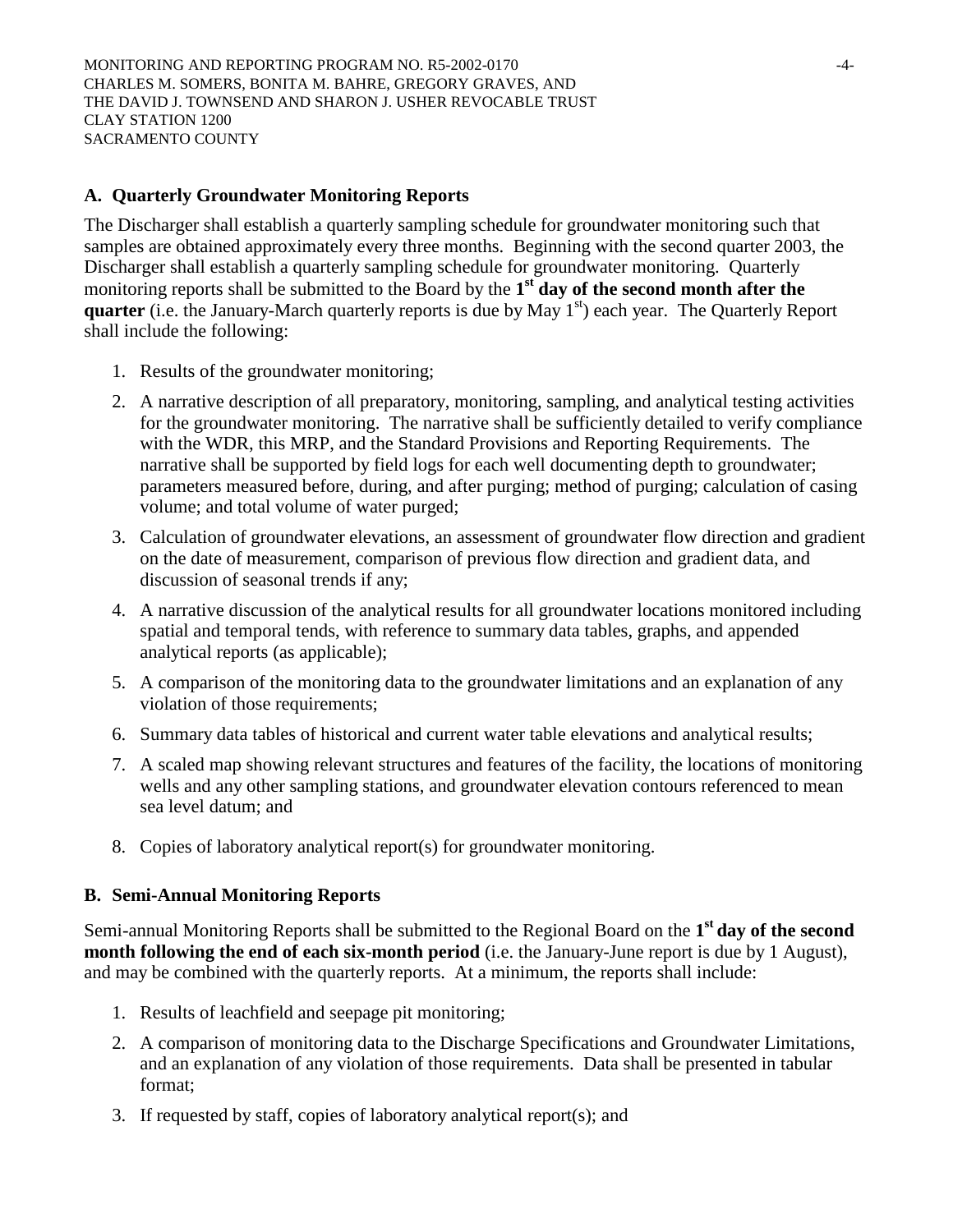4. A calibration log verifying calibration of all hand held monitoring instruments and devices used to comply with the prescribed monitoring program.

The second Semi-Annual Report (for the months July through December) shall be submitted to the Regional Board by **1 February** each year. In addition to the information listed above, the second Semi-Annual Monitoring Report shall include the following:

- 1. A map and a summary of all septic systems completed during the previous calendar year including the name, address, and phone number of the homeowner; the design capacity and type of septic tank; location of designated primary and backup disposal areas; location of nearby wells to confirm compliance with setback requirements; confirmation of compliance with all other setbacks; and the type and design capacity of effluent disposal system installed.
- 2. The results of the annual monitoring for all septic systems in place during the preceding calendar year. The septic system monitoring information shall be tabulated by street address.
- 3. If requested by staff, tabular and graphical summaries of all data collected during the year;
- 4. Annual summary of the septic tank inspections for the year, including the addresses of septic tanks that were cleaned, the volume of sludge removed from each septic tank, and sludge disposal site(s) used;
- 5. A statement of when the O&M Manual was last reviewed for adequacy, and a description of any changes made during the year;
- 6. A summary of maintenance and repair activities performed on the sanitary sewer system;
- 7. Documentation of homeowner education activities;
- 8. A discussion of any compliance and the corrective actions taken, as well as any planned or proposed actions needed to bring the discharge into full compliance with the waste discharge requirements; and
- 9. A copy of the annual internal evaluation of the effectiveness of the treatment, disposal and monitoring systems in place; operation and maintenance procedures; homeowner education/involvement programs; and groundwater quality.

The Discharger shall implement the above monitoring program as of the date of this Order.

Ordered by:

THOMAS R. PINKOS, Acting Executive Officer

ALO:9/6/02 6 September 2002 (Date)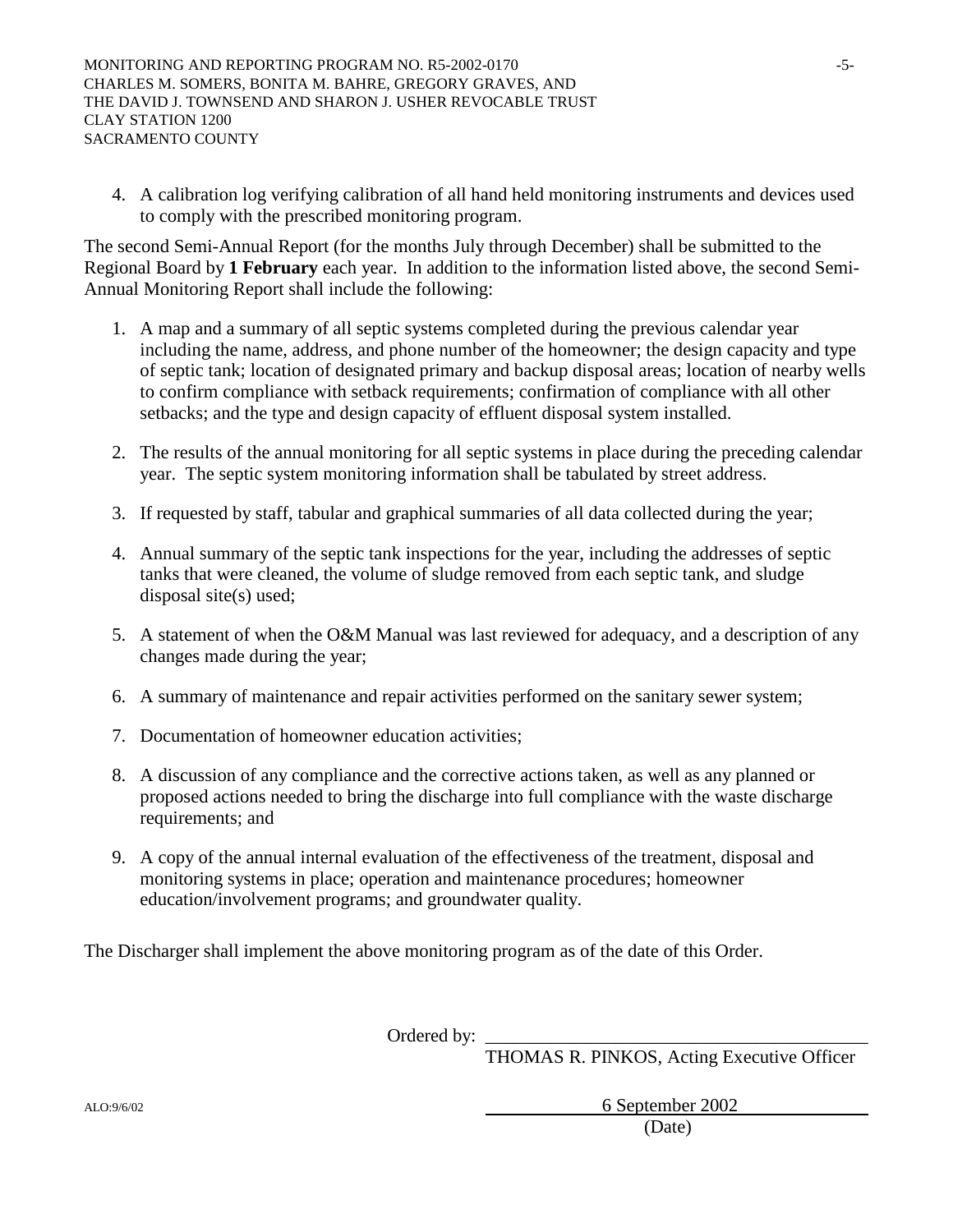## INFORMATION SHEET

ORDER NO. R5-2002-0170 CHARLES M. SOMERS, BONITA M. BAHRE GREGORY GRAVES, AND THE DAVID J. TOWNSEND AND SHARON J. USHER REVOCABLE TRUST CLAY STATION 1200 SACRAMENTO COUNTY

## **Background**

Approximately 746 acres of a 1,226-acre site in southeastern Sacramento County will be subdivided into 222 rural residential lots of three to five acres each. The remainder of the land (approximately 480 acres) will be left as open space and/or conservation easements. The residential lots will be sold singly or in groups as individual purchasers desire and final build out of the subdivision may take twenty years.

Each lot will have a septic tank served by its own subsurface disposal system consisting either of a leachfield or series of seepage pits, depending on subsurface percolation characteristics. Pending results of percolation testing for each lot, the Discharger estimates that approximately 50 percent of the lots will require seepage pits. Seepage pits will be installed with a carbonaceous reactive barrier to reduce the nitrogen content of effluent discharged deeper in the vadose zone. Each lot will have a private water supply well.

The Discharger will require that any failing effluent disposal systems be repaired or replaced. Replacement systems currently envisioned include new leach fields or seepage pits, supplementing or replacing reactive barrier material for seepage pits, and recirculating sand filters. The final subdivision map will specify the allowable locations of the domestic supply wells to ensure adequate separation between wells and disposal areas.

The Discharger will cooperate with Sacramento County to establish a public entity, such as a Septic Tank Maintenance District, to oversee and monitor the septic tanks and subsurface disposal systems. The public entity will have the authority to assess fees; perform system maintenance, repairs, or replacements; and seize property as necessary.

The *Guidelines for Waste Disposal from Land Development,* contained within the *Water Quality Control Plan for the Sacramento River and San Joaquin River Basins, Fourth Edition,* (hereafter *Basin Plan*) allow the use of subsurface disposal systems in a rural subdivision provided an appropriate entity accepts responsibility for all aspects of wastewater utilities. The CWC similarly allows these systems where an authorized agency accepts all responsibility. Responsibilities set forth in the CWC and the *Basin Plan* include authority to finance and permit, and assure proper location, size, spacing, construction, operation, and maintenance, as well as authority to replace the system if found necessary. Shortly after adoption of the proposed Order, Sacramento County will form an appropriate public entity and assume responsibility for compliance with the proposed Order through the public entity.

Key conditions and requirements of the proposed Order are discussed below.

## **Septage and Sludge Disposal**

Septic tanks provide primary treatment of the domestic wastewater. To ensure the proper operation of the septic tanks and protect the community leachfields from premature failure from solids carry-over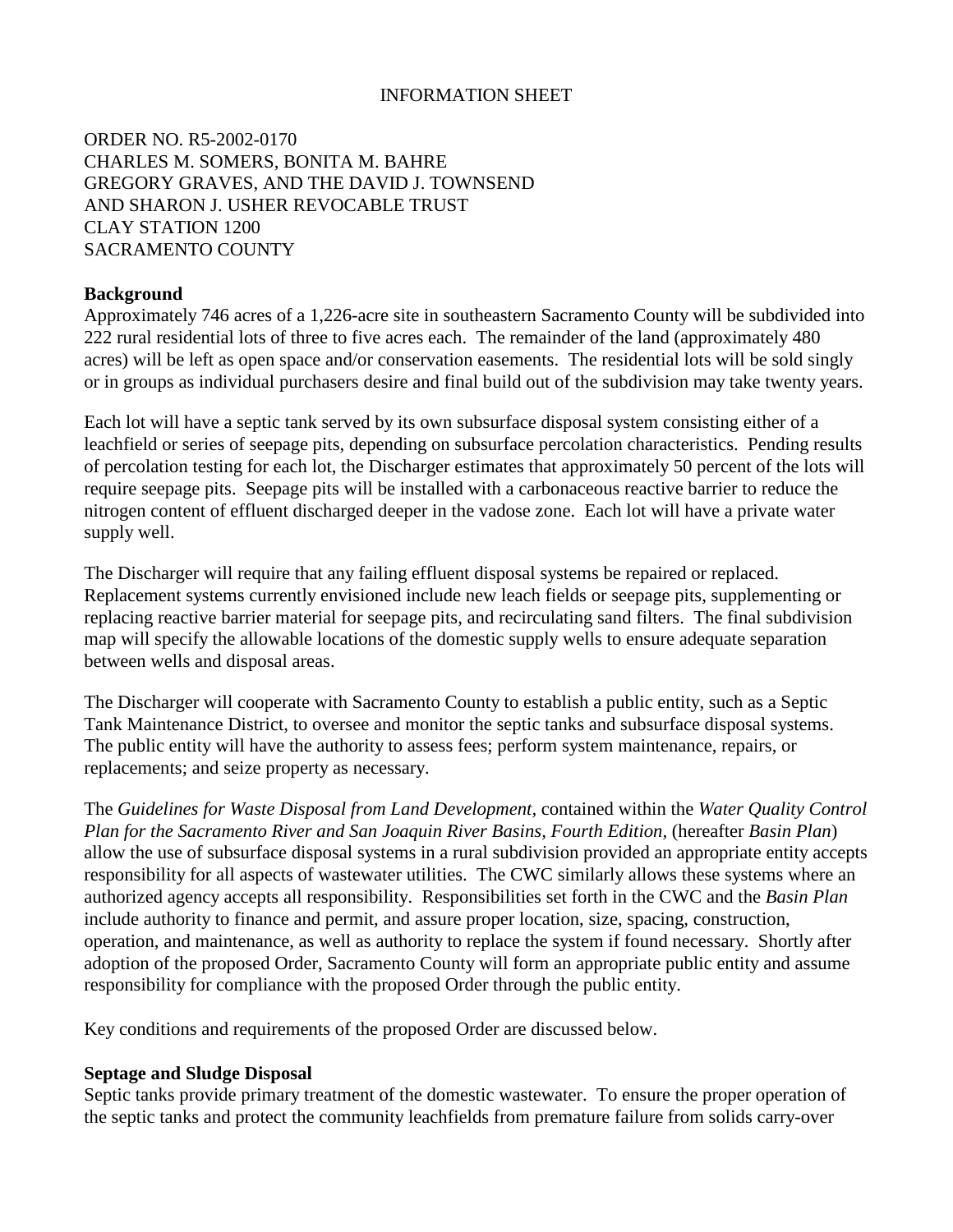ORDER NO. R5-2002-0170 -2-INFORMATION SHEET CHARLES M. SOMERS, BONITA M. BAHRE, GREGORY GRAVES, AND THE DAVID J. TOWNSEND AND SHARON J. USHER REVOCABLE TRUST CLAY STATION 1200 SACRAMENTO COUNTY

from the tanks, the accumulated solids must be periodically removed. The proposed Order requires that the Discharger inspect all septic tanks annually clean them as necessary.

## **Effluent Disposal**

Hydraulic failure can occur when the leaching system cannot accept wastewater at the prescribed dose rates, which can result in wastewater rising to the ground surface. A common problem with leachfields is tree roots, which can infiltrate the leach lines and trenches and block the lines and eliminate pore spaces in the drainage rock. The proposed Order requires that trees and other vegetation capable of damaging subsurface disposal systems be adequately controlled.

Solids carry-over and biological clogging within the soil column may cause reduced percolation rates and may also result in surfacing of wastewater. This potential future problem will be addressed by dedicating replacement disposal areas for each lot and annual evaluations of system performance for each septic system.

### **Basin Plan, Beneficial Uses, and Regulatory Considerations**

Surface water drainage is to the Cosumnes River, a tributary of the San Joaquin River. The Basin Plan designates beneficial uses, establishes water quality objectives, and contains implementation plans and policies for all waters of the Basin. The Basin Plan sets forth the applicable beneficial uses (industrial, agricultural, and domestic supply in this instance) of groundwater, procedure for application of water quality objectives, and the process for and factors to consider in allocating waste assimilation capacity.

The Basin Plan's *Guidelines for Waste Disposal from Land Development* sets forth minimum criteria for siting septic systems to protect public health and water quality, including setback distances from leachfields to property boundaries and to surface watercourses. The proposed Order implements those setback requirements*.*

### **State Board Resolution 68-16**

The directives of Section 13000 of the California Water Code require that waters of the State that are better in quality than established water quality objectives be maintained "consistent with the maximum benefit to the people of the State." Waters can be of high quality for some constituents or beneficial uses and not others. Policies and procedures for complying with this directive are set forth in the *Basin Plan* (including by reference State Water Board Resolution No. 68-16, "Statement of Policy With Respect to Maintaining High Quality Waters in California").

Resolution 68-16 is applied on a case-by-case, constituent-by-constituent basis. It is incumbent upon the Discharger to provide technical information for the Board to complete the evaluation.

In allowing a discharge, the Board must comply with CWC section 13263 in setting appropriate conditions. The Board is required, relative to the groundwater that may be affected by the discharge, to implement the *Basin Plan* and consider the beneficial uses to be protected along with the water quality objectives essential for that purpose. The Board need not authorize the full utilization of the waste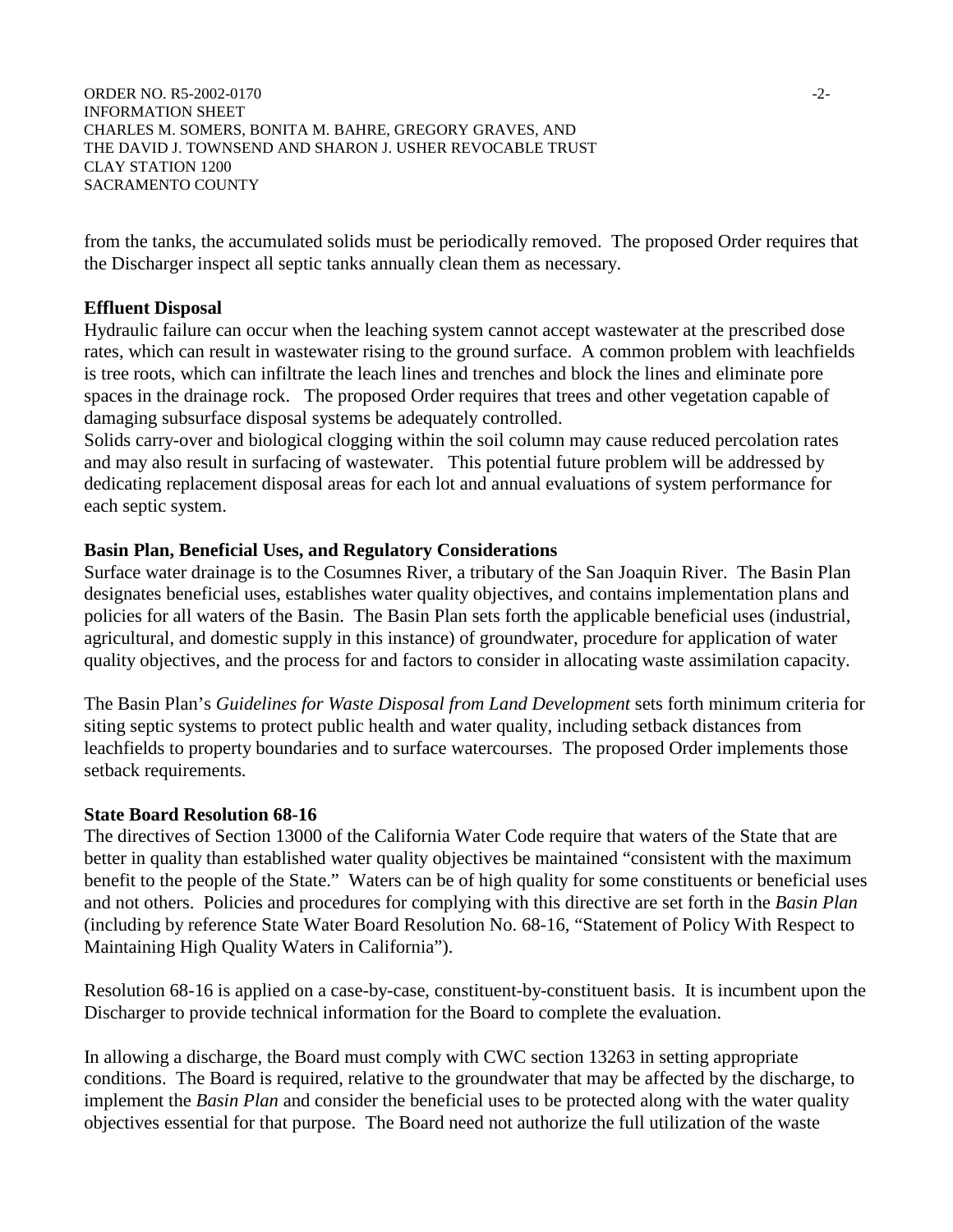ORDER NO. R5-2002-0170 -3-INFORMATION SHEET CHARLES M. SOMERS, BONITA M. BAHRE, GREGORY GRAVES, AND THE DAVID J. TOWNSEND AND SHARON J. USHER REVOCABLE TRUST CLAY STATION 1200 SACRAMENTO COUNTY

assimilation capacity of the groundwater (CWC 13263(b)) and must consider other waste discharges and factors that affect that capacity.

Water quality objectives define the least stringent water quality limitations, except in some cases where ambient background quality already exceeds the objective due to uncontrollable factors. The criteria below reflect various concentrations above which specific beneficial uses of groundwater will be impaired. Unless natural background for a constituent proves higher, the translation process prescribed in the *Basin Plan* for interpreting narrative water quality objectives results in the most stringent of the criteria listed below as the governing water quality objective.

| Constituent                     | Units        | Value     | Beneficial<br>Use  | Criteria or Justification                                                      |
|---------------------------------|--------------|-----------|--------------------|--------------------------------------------------------------------------------|
| Ammonia                         | mg/L         | 0.5       | $MUN$ <sup>1</sup> | Taste and Odor <sup>2</sup>                                                    |
| <b>Boron</b>                    | mg/L         | 0.7       | <b>AGR</b>         | Boron Sensitivity <sup>4</sup>                                                 |
| Chloride                        | mg/L         | 106       | AGR <sup>3</sup>   | Chloride sensitivity on certain crops<br>irrigated via sprinklers <sup>4</sup> |
|                                 |              | 142       | AGR <sup>3</sup>   | Chloride sensitivity on certain crops <sup>4</sup>                             |
|                                 |              | 250       | $MUN$ <sup>1</sup> | Recommended Secondary MCL <sup>5</sup>                                         |
|                                 |              | 500       | $MUN$ <sup>1</sup> | Upper Secondary MCL <sup>5</sup>                                               |
| Iron                            | mg/L         | 0.3       | $MUN$ <sup>1</sup> | Secondary MCL <sup>6</sup>                                                     |
| Manganese                       | mg/L         | 0.05      | $MUN$ <sup>1</sup> | Secondary MCL <sup>6</sup>                                                     |
| Nitrate as N                    | mg/L         | 10        | $MUN$ <sup>1</sup> | Primary MCL <sup>7</sup>                                                       |
| Nitrite as N                    | mg/L         |           | $MUN$ <sup>1</sup> | Primary MCL <sup>7</sup>                                                       |
| Sodium                          | mg/L         | 69        | AGR <sup>3</sup>   | Sodium sensitivity on certain crops <sup>4</sup>                               |
| <b>Total Dissolved Solids</b>   | mg/L         | $450^{8}$ | AGR <sup>3</sup>   | Salt sensitivity <sup>4</sup>                                                  |
| <b>Total Coliform Organisms</b> | $MPN/100$ mL | 2.2       | $MUN$ <sup>1</sup> | <b>Basin Plan</b>                                                              |
|                                 |              | 500       | $MUN$ <sup>1</sup> | Recommended Secondary MCL <sup>5</sup>                                         |
|                                 |              | 1,000     | $MUN$ <sup>1</sup> | Recommended Upper MCL <sup>5</sup>                                             |
|                                 |              | $6.5$ to  |                    |                                                                                |
| pH<br>.                         | pH Units     | 8.5       | $MUN$ <sup>1</sup> | Secondary MCL <sup>8</sup>                                                     |

<sup>1</sup> Municipal and domestic supply<br><sup>2</sup> Council of the European Union, On the Quality of Water Intended for Human Consumption, Council Directive 98/83/EC (3 November 1998).

<sup>3</sup> Agricultural supply<br><sup>4</sup> Ayers, R. S. and D. W. Westcot, Water Quality for Agriculture, Food and Agriculture Organization of the United Nations

– Irrigation and Drainage Paper No. 29, Rev. 1, Rome (1985)<br>
5 Title 22, California Code of Regulations (CCR), section 64449, Table 64449-B<br>
6 Title 65 Title 64449-B

<sup>6</sup> Title 22, CCR, section 64449, Table 64449-A

 $\frac{7}{8}$  Title 22, CCR, section 64431, Table 64431-A

Title 22, CCR, section 64439

Domestic wastewater contains numerous dissolved inorganic waste constituents (i.e., salts, minerals) that together comprise total dissolved solids (TDS). No component constituent is individually critical to a beneficial use. Critical constituents are individually listed above. The cumulative impact from these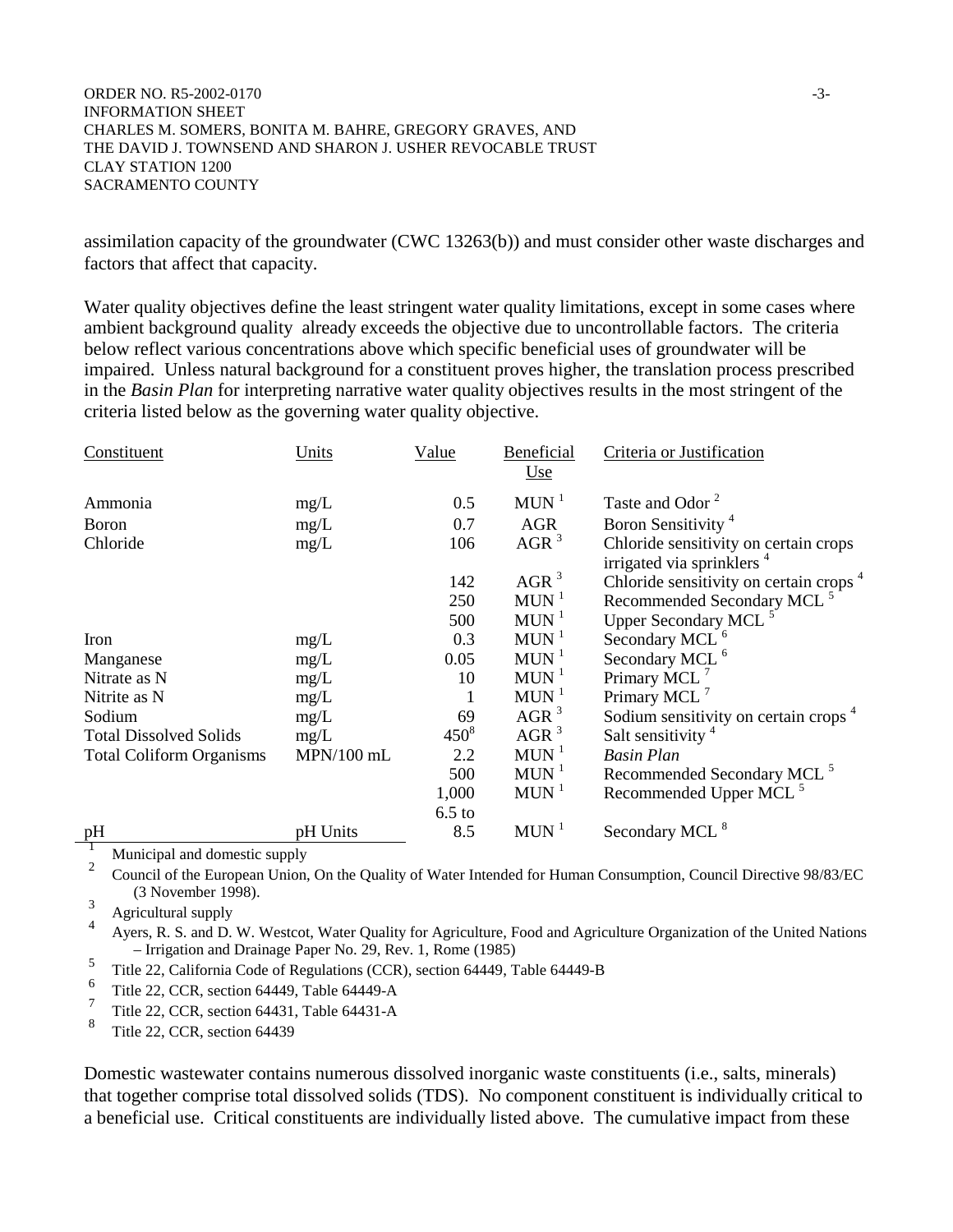ORDER NO. R5-2002-0170  $-4$ -INFORMATION SHEET CHARLES M. SOMERS, BONITA M. BAHRE, GREGORY GRAVES, AND THE DAVID J. TOWNSEND AND SHARON J. USHER REVOCABLE TRUST CLAY STATION 1200 SACRAMENTO COUNTY

other constituents, along with the cumulative affect of the constituents that are individually listed, can be effectively controlled using TDS as a generic indicator parameter. However, not all TDS constituents pass through the treatment process and soil profile in the same manner or rate.

### **Treatment and Control Technology**

There are treatment and control technologies that are better than septic systems. However, conditions at the site are favorable for subsurface disposal systems and the Discharger proposes to use carbonaceous reactive barriers to enhance nitrogen removal within all seepage pits. Sand filters may also be used as a retrofit system at a later date if groundwater monitoring shows an inappropriate level of degradation. The proposed Order requires the discharger to meet water quality objectives and appropriately maintain and operate the systems.

Given the character of domestic wastewater and number of small, discrete discharge points, it is appropriate to use three indicator parameters to regulate the discharge: TDS, total coliform, and nitrogen.

Total coliform organisms, the indicator parameter for pathogenic organisms, should not be found in groundwater under a well-sited and designed subsurface disposal system. The applicable water quality objective is less than 2.2 MPN/100 mL (i.e., not detectable). Compliance with this objective as a groundwater limitation should be readily achieved given the depth to groundwater and the fines content of the vadose zone soil.

Domestic wastewater typically contains nitrogen in several forms in concentrations greater than water quality objectives. For appropriately sited and designed septic systems, it is reasonable to expect a high degree of nitrification and denitrification before any percolate reaches the water table. Give the sitespecific conditions cited above and the special design seepage pit system proposed, the nitrogen content of percolate that reaches the water table is expected to be no greater than 10 mg/L as nitrogen. A groundwater limitation of 5 mg/L for nitrate nitrogen is reasonable and adequately protective of beneficial uses because of dilution and dispersion within the saturated zone pending the results of a sitespecific background groundwater quality study. The background groundwater quality study will be used to determine whether revision of the interim Groundwater Limitation for nitrate nitrogen is appropriate. If the final Groundwater Limitation is exceeded, the Discharger must investigate source control and additional treatment to assure the water quality objective is met.

Salinity constituents typically pass through septic systems and the vadose zone, and long-term discharge of waste with higher concentrations of TDS than background groundwater will ultimately degrade groundwater quality beneath the subdivision. The quality of the water supply for Clay Station is very good, with a TDS of 300 mg/L or less. Predicted salt addition through domestic use is relatively high, but consistent with extensive use of water-conserving plumbing fixtures. Because of the number of subsurface disposal systems planned, the proposed Order does not contain effluent limits for salinity or other constituents. However, for this facility, groundwater degradation to no more than 450 mg/L TDS is reasonable and protective of all beneficial uses pending the results of a site-specific background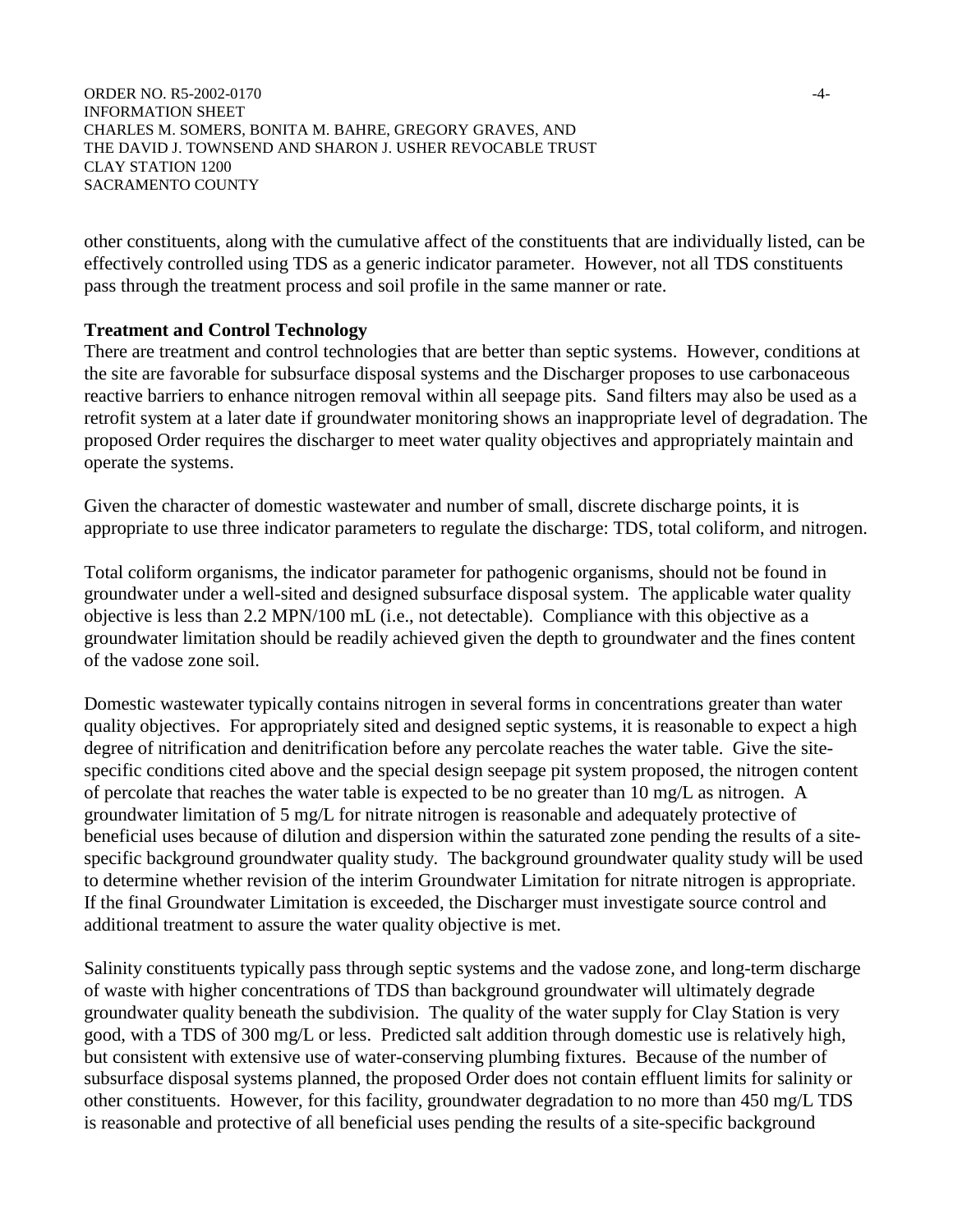ORDER NO. R5-2002-0170 -5-INFORMATION SHEET CHARLES M. SOMERS, BONITA M. BAHRE, GREGORY GRAVES, AND THE DAVID J. TOWNSEND AND SHARON J. USHER REVOCABLE TRUST CLAY STATION 1200 SACRAMENTO COUNTY

groundwater quality study. The background groundwater quality study will be used to determine whether revision of the interim Groundwater Limitation for TDS is appropriate. If the final Groundwater Limitation is exceeded, the Discharger must investigate source control and additional treatment to assure the water quality objective is met.

Other constituents in treated domestic waste that may pass through the treatment process and the soil profile include recalcitrant organic compounds (e.g., ethylene glycol, or antifreeze) and septic tank additives homeowners might use to decrease need for tank cleanings. The proposed Order requires regular user education to control these types of constituents, and expressly prohibits the discharge of hazardous waste or designated waste to the septic tanks. Therefore, such constituents are not expected to be present in the effluent discharged to the leachfields.

It is imperative that extraneous water sources be precluded from entering the subsurface disposal systems. Pool and spa drainage, rainfall drainage from individual homes, inflow and infiltration, and rainfall run-on to the leachfield area should all be controlled to the extent feasible. The proposed Order focuses on user rules and education.

### **Title 27**

Title 27, CCR, section 20005, et seq. ("Title 27"), contains regulations applicable to certain discharges to land. Title 27 establishes a waste classification system, specifies siting and construction standards for containment of classified waste, requires extensive monitoring of groundwater and the unsaturated zone for any indication of failure of containment, and specifies closure and post-closure maintenance requirements. Generally, no degradation of groundwater quality by any waste constituent is acceptable.

Discharges of domestic sewage and treated effluent can be treated and controlled to a degree that will not result in unreasonable degradation of groundwater. For this reason, they have been conditionally exempted from Title 27, except for residual sludge and solid waste generated as part of the treatment process [Section 20090(a) of Title 27]. The condition requires that the discharge not result in violation of any water quality objective in groundwater.

#### **Monitoring Requirements**

Section 13267 of the CWC authorizes the Board to require monitoring and technical reports as necessary to investigate the impact of a waste discharge on waters of the state. In recent years, there has been increased emphasis on obtaining all necessary information, assuring the information is timely as well as representative and accurate, and thereby improving accountability of any discharger for meeting the conditions of discharge. Section 13268 of the CWC authorizes assessment civil administrative liability where appropriate.

The proposed Order requires the Discharger to conduct septic tank, leachfield, seepage pit, and groundwater monitoring. The Discharger is required to monitor pH, coliform, TDS, and nitrogen in groundwater.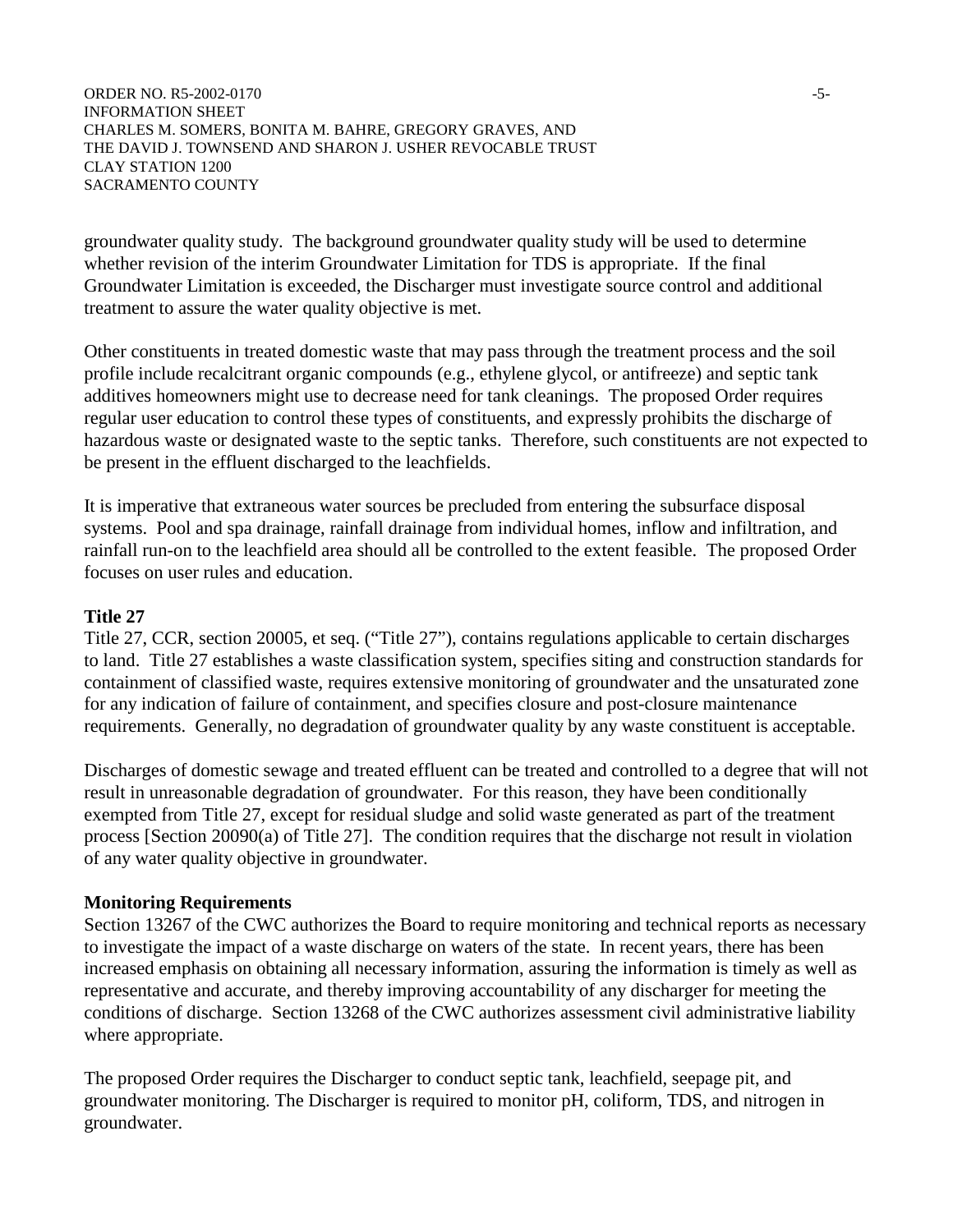ORDER NO. R5-2002-0170 -6-INFORMATION SHEET CHARLES M. SOMERS, BONITA M. BAHRE, GREGORY GRAVES, AND THE DAVID J. TOWNSEND AND SHARON J. USHER REVOCABLE TRUST CLAY STATION 1200 SACRAMENTO COUNTY

Title 27 regulations pertaining to groundwater monitoring and the detection and characterization of waste constituents in groundwater have been in effect and successfully implemented for many years. No regulation currently specifies similar criteria more suitable for a situation where extensive infiltration into groundwater occurs. Therefore, when such infiltration occurs, it is appropriate to apply the Title 27 groundwater monitoring procedures on a case-by-case basis under Water Code section 13267.

Therefore, the Discharger must monitor groundwater for constituents present in the discharge and that are capable of reaching groundwater and violating groundwater limitations. The Discharger does not currently have a complete groundwater monitoring well network and therefore is required to install one. For each constituent listed in the Groundwater Limitations section, the Discharger must compare concentrations of selected groundwater constituents to prescribed numerical limitations to determine compliance.

### **Sanitary Sewer System**

The sanitary sewer system, which is limited to gravity flow pipes from the house to the septic tank and from the septic tank to the disposal area, is subject to overflows that could expose the public or waters of the State to unnecessary risk of pollution and nuisance. Accordingly, conditions of the proposed Order require a homeowner spill prevention and response plan as part of an overall Operation and Maintenance Plan to be implemented by the Discharger.

#### **Reopener**

The proposed Order was developed based on currently available technical information and applicable water quality laws, regulations, policies, and plans, and is intended to assure conformance with them. Additional information must be developed and documented by the Discharger as required by schedules set forth in the proposed Order. As this additional information is obtained, decisions will be made concerning the ability of the system to comply with requirements of discharge. If controls and treatment prescribed by the proposed Order prove insufficient for sustained compliance, modifications or replacement will be necessary. The modifications may represent a significant change to the system, and therefore may be sufficient basis for reopening the waste discharge requirements.

ALO: 9/6/02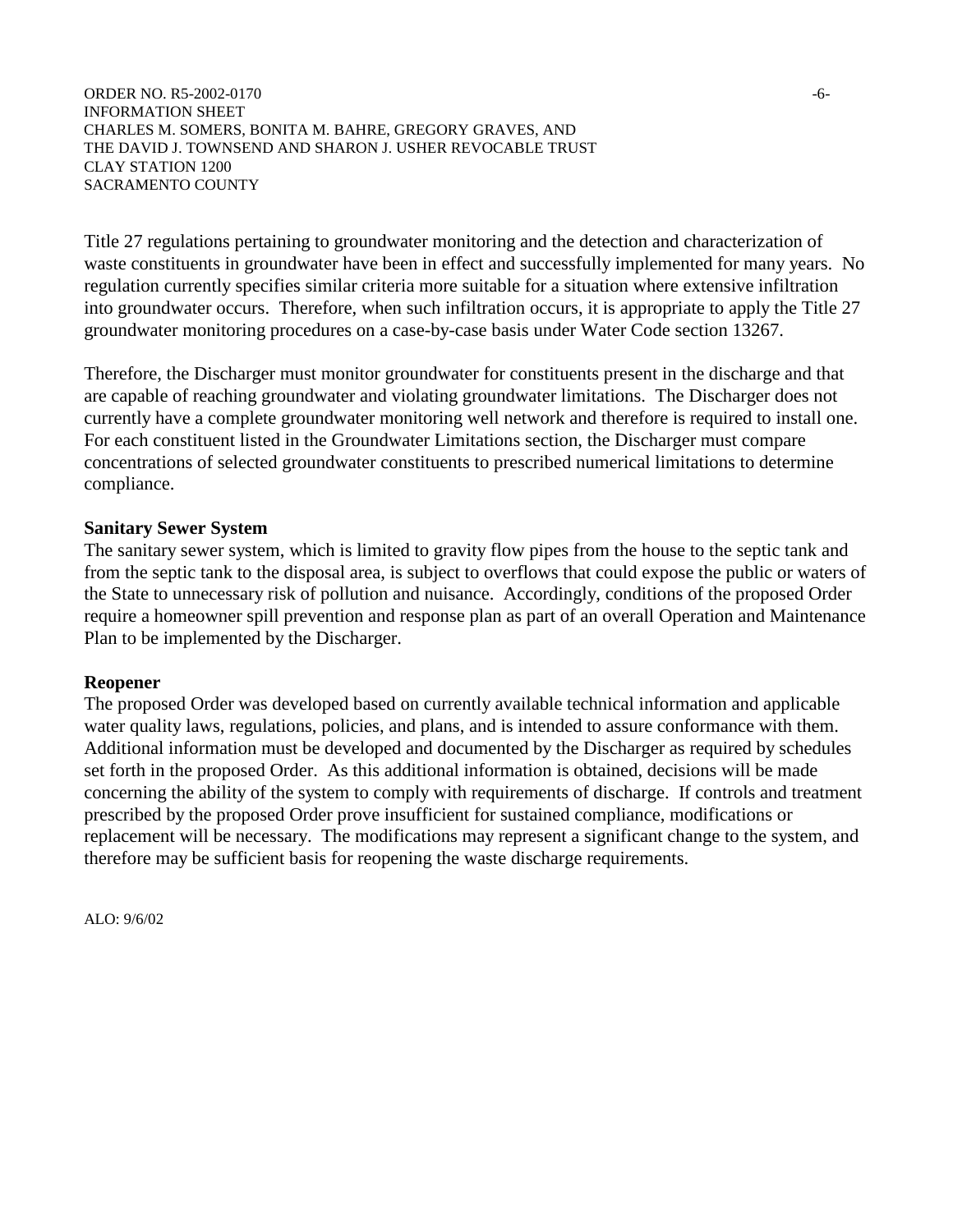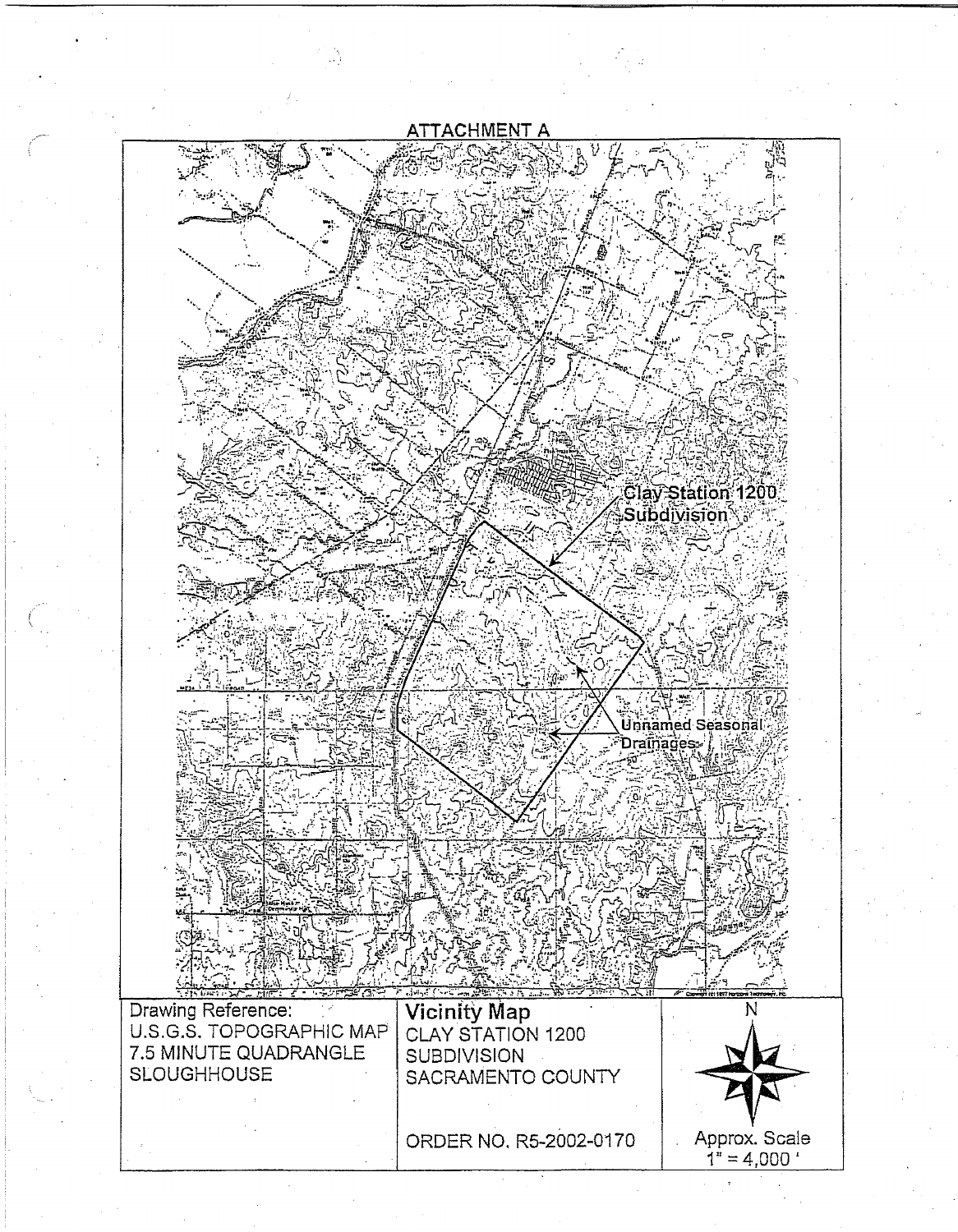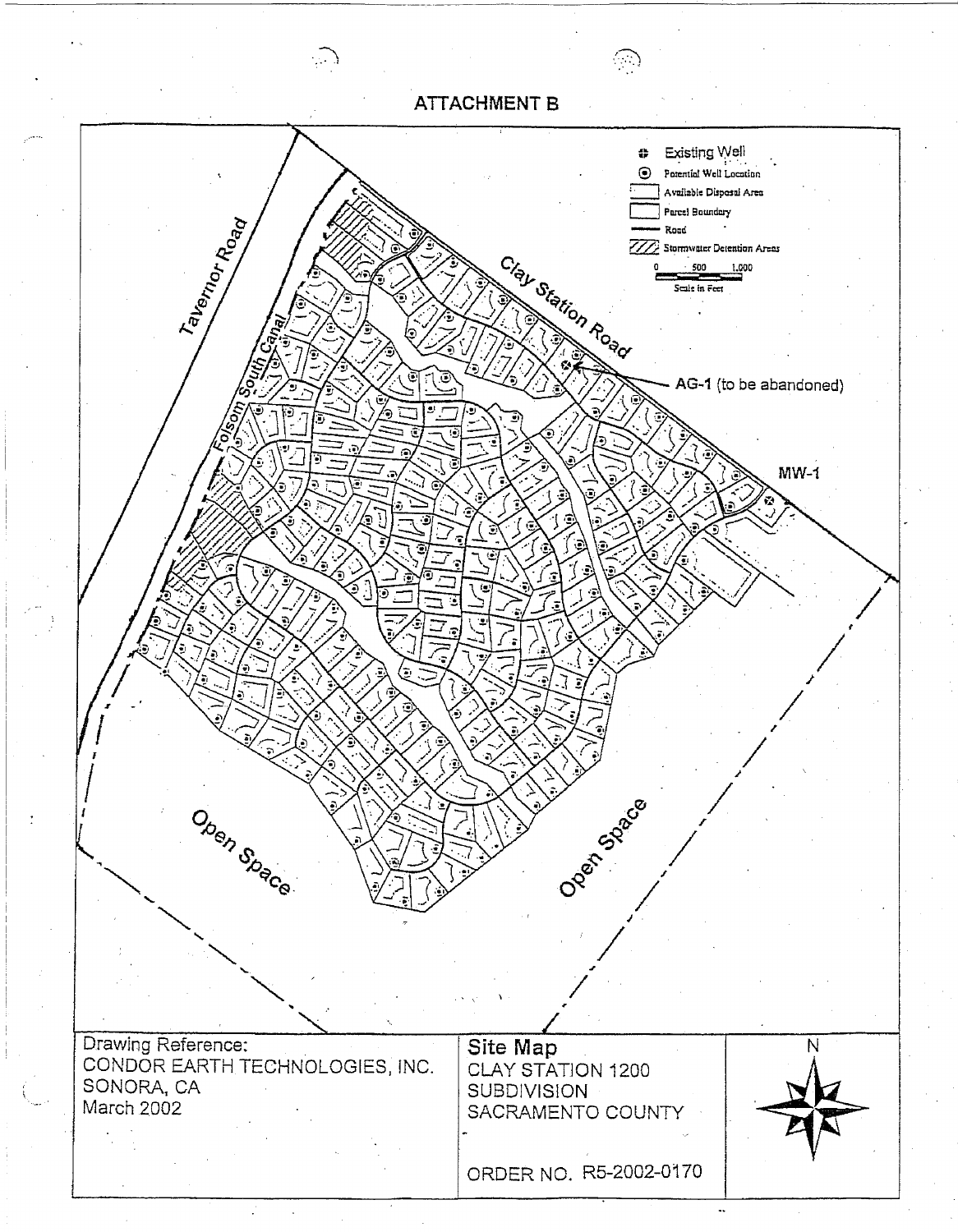## ATTACHMENT C

## MONITORING WELL WORKPLAN AND MONITORING WELL INSTALLATION REPORT GUIDANCE CHARLES M. SOMERS, BONITA M. BAHRE, GREGORY GRAVES, AND THE DAVID J. TOWNSEND AND SHARON J. USHER REVOCABLE TRUST CLAY STATION 1200 SACRAMENTO COUNTY

Prior to installation of groundwater monitoring wells, the Discharger shall submit a workplan containing at least the information listed below. Following installation of the monitoring wells, the Discharger shall submit a report of results, as described below. All workplans and reports must be prepared under the direct supervision of, and signed by, a geologist registered by the State of California.

### **Monitoring Well Installation Workplan**

A. General Information:

Proposed monitoring well locations and rationale for location selection Equipment decontamination procedures Topographic map showing any existing monitoring wells, proposed wells, waste handling facilities, utilities, and other major physical and man-made features.

- B. Drilling Details: describe proposed drilling and logging methods
- C. Monitoring Well Design:
	- Casing diameter Borehole diameter Depth of surface seal Well construction materials Diagram of well construction Type of well cap Size of perforations and rationale Grain size of sand pack and rationale Thickness and position of bentonite seal and sand pack Depth of well, length and position of perforated interval
- D. Well Development:

Method of development to be used Method of determining when development is complete Method of development water disposal

- E. Surveying Plan: discuss how each well will be surveyed to a common reference point.
- F. Well Sampling:

Minimum time after development before sampling (48 hours) Well purging method and amount of purge water Sample collection and preservation method QA/QC procedures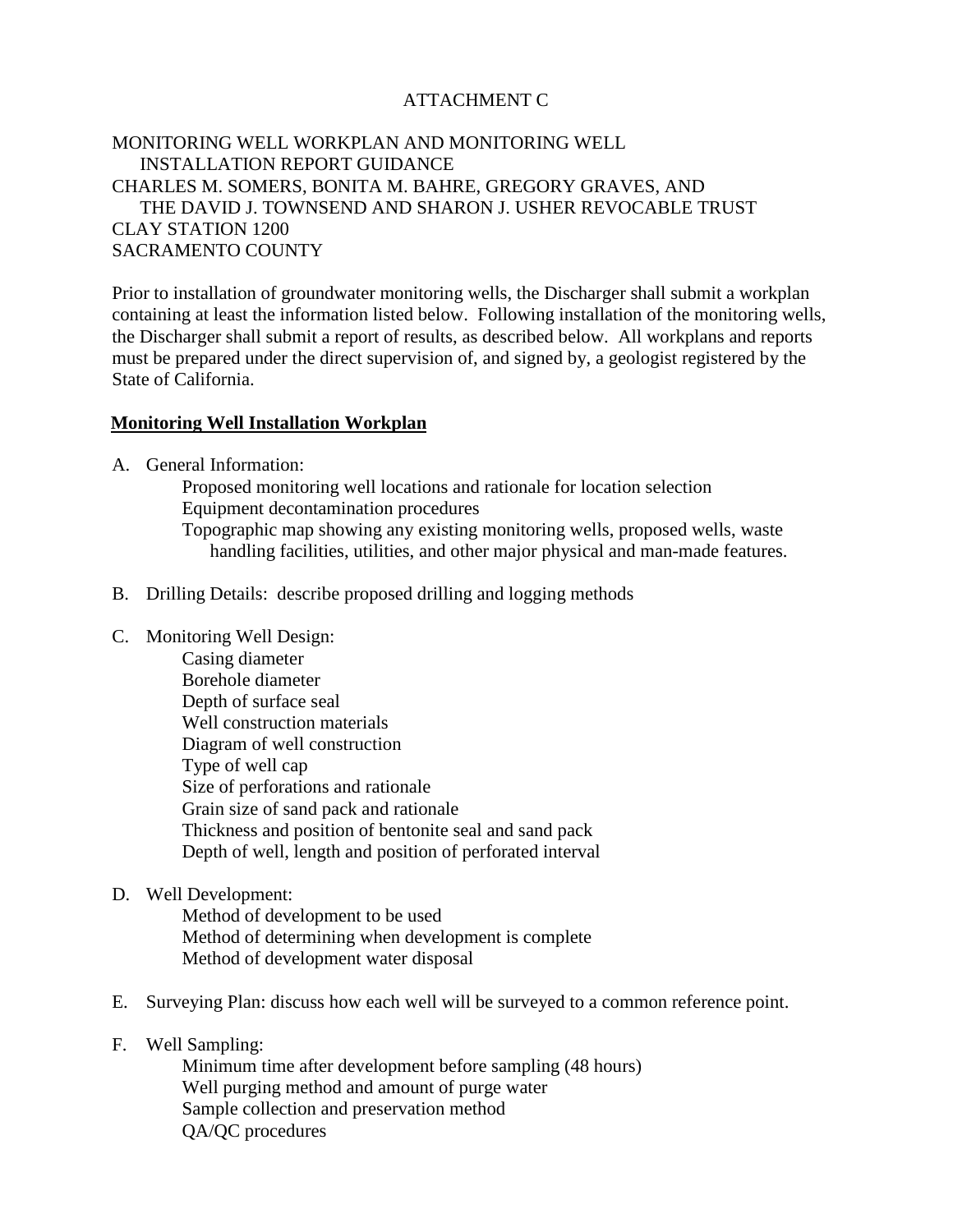ATTACHMENT C Page C-2 MONITORING WELL WORKPLAN AND MONITORING WELL INSTALLATION REPORT GUIDANCE CHARLES M. SOMERS, BONITA M. BAHRE, GREGORY GRAVES, AND THE DAVID J. TOWNSEND AND SHARON J. USHER REVOCABLE TRUST CLAY STATION 1200 SACRAMENTO COUNTY

- G. Water Level Measurement: The elevation reference point at each monitoring well shall be within 0.01 foot. Ground surface elevation at each monitoring well shall be within 0.1 foot. The method and time of water level measurement shall be specified.
- H. Proposed time schedule for well installation and development.

## **Monitoring Well Installation Report**

A. Well Construction:

Number and depth of wells drilled Date(s) wells drilled Description of drilling and construction Approximate locations relative to facility site(s) A well construction diagram for each well must be included in the report, and should contain the following details: Total depth drilled Depth of open hole (same as total depth drilled if no caving occurs) Footage of hole collapsed Length of slotted casing installed Depth of bottom of casing Depth to top of sand pack Thickness of sand pack Depth to top of bentonite seal Thickness of bentonite seal Thickness of concrete grout Boring diameter Casing diameter Casing material Size of perforations Number of bags of sand Well elevation at top of casing Depth to ground water Date of water level measurement Monitoring well number Date drilled Location

B. Well Development:

Date(s) of development of each well Method of development Volume of water purged from well How well development completion was determined